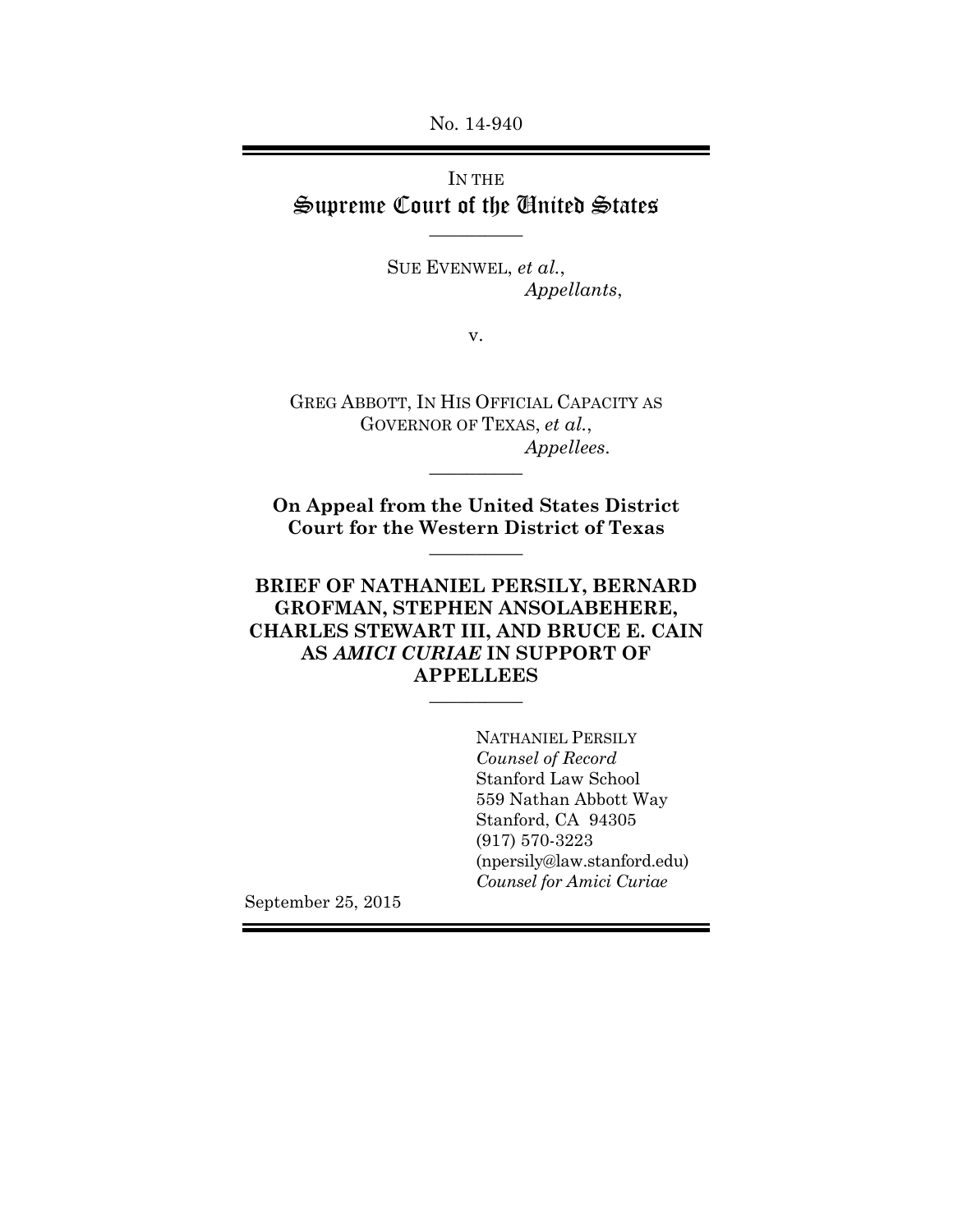## **TABLE OF CONTENTS**

|     | Page                                                                                                                                                                                                                |
|-----|---------------------------------------------------------------------------------------------------------------------------------------------------------------------------------------------------------------------|
|     |                                                                                                                                                                                                                     |
|     |                                                                                                                                                                                                                     |
|     |                                                                                                                                                                                                                     |
|     |                                                                                                                                                                                                                     |
| L.  | NO DATABASE CURRENTLY EX-<br>ISTS THAT WOULD ENABLE<br>STATES TO REDISTRICT ON THE<br>BASIS OF EQUAL NUMBERS OF                                                                                                     |
| II. | SURVEY DATA CONCERNING<br>CITIZENSHIP ARE INAPPROPRI-<br>ATE AS THE POPULATION BASIS<br>DETERMINING COMPLI-<br>FOR -<br>ANCE WITH ONE PERSON, ONE                                                                   |
|     | A. Yearly Estimates of the<br>Citizen Voting Age<br>Population from the<br><b>American Community Survey</b><br><b>Cannot Be Used To Establish</b><br>Redistricting Plans That<br><b>Comply with One Person, One</b> |
|     | <b>B. Five-Year Averages of ACS</b><br>CVAP Data Are Too Old To<br><b>Serve As the Population Basis</b><br>for Determining Compliance<br>with One Person, One Vote 16                                               |
|     | C. The Margins of Error for ACS<br><b>CVAP</b> Data Create Novel<br><b>Problems for Assessing</b>                                                                                                                   |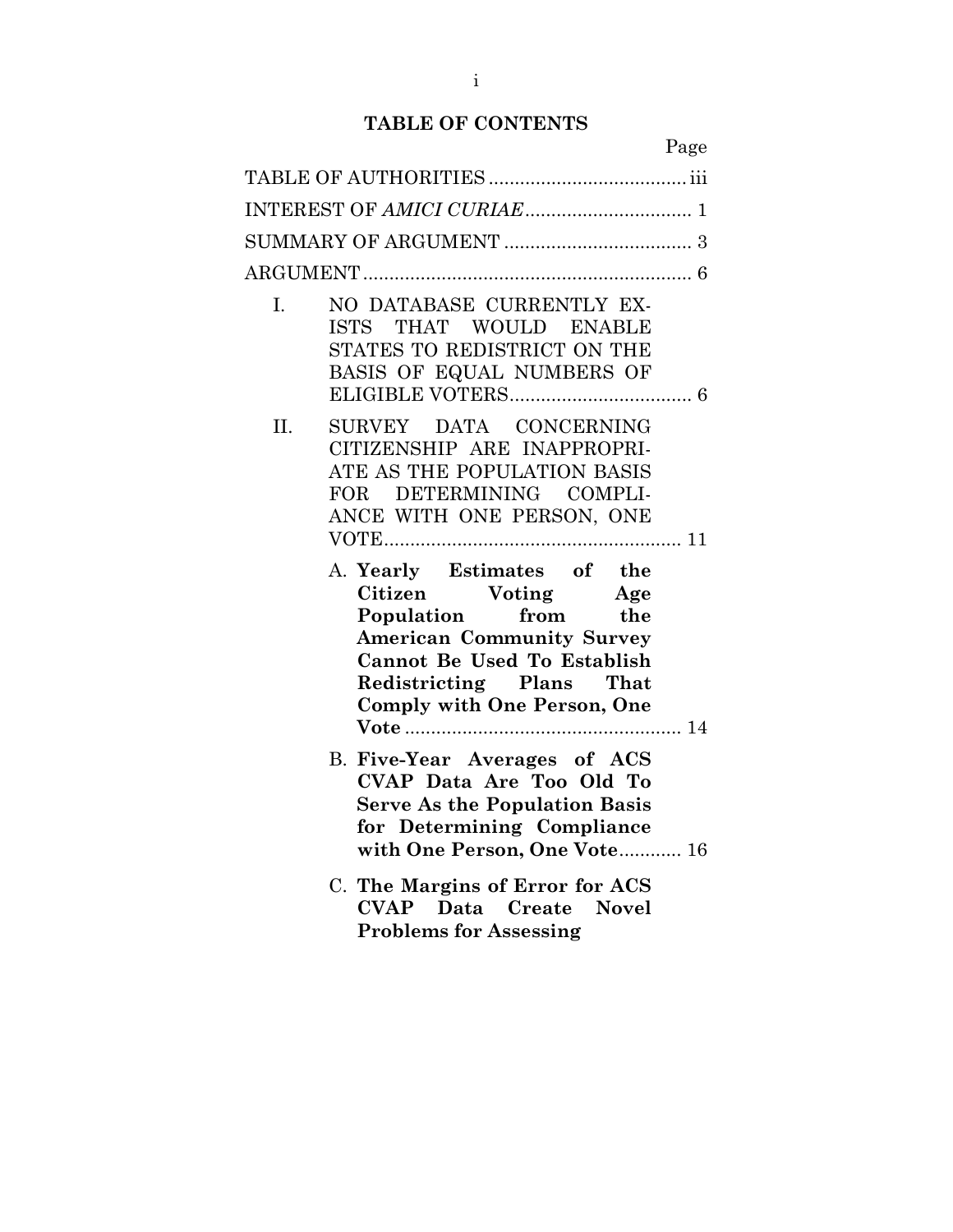| <b>TABLE OF CONTENTS - Continued</b>                                                                                                                                                                              |      |
|-------------------------------------------------------------------------------------------------------------------------------------------------------------------------------------------------------------------|------|
| Compliance with One Person,                                                                                                                                                                                       | Page |
|                                                                                                                                                                                                                   |      |
| D. The Granularity of the Census<br><b>Enumeration</b> Makes It<br>Superior to Five-Year<br>Averages of ACS CVAP Data<br>As a Population Basis for                                                                |      |
| E. The Use of CVAP Data in<br>Litigation Under the Voting<br>Rights Act Does<br>Not<br>Demonstrate Its Appropriate-<br>ness As the Standard for<br>Determining Compliance with<br><b>One Person, One Vote  24</b> |      |
| VOTER REGISTRATION DATA<br>TH.<br>ARE TOO VARIABLE AND OPEN<br>TO MANIPULATION TO BE MAN-<br>DATED AS THE CONSTITUTION-<br>AL STANDARD FOR ONE PER-                                                               |      |
|                                                                                                                                                                                                                   |      |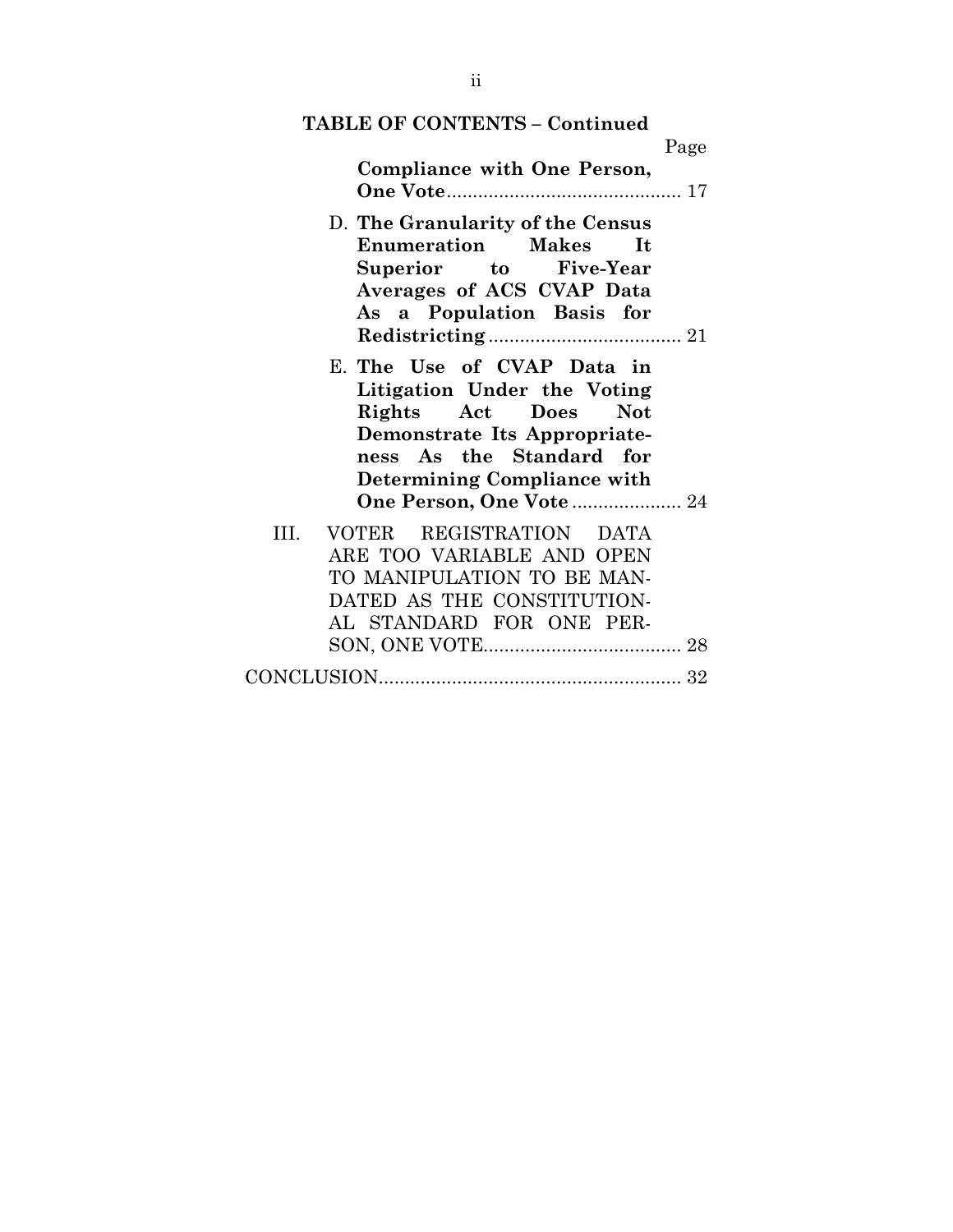# **TABLE OF AUTHORITIES**

Page

### **CASES**

| Arizona v. Intertribal Council of Arizona, Inc.,                                        |
|-----------------------------------------------------------------------------------------|
|                                                                                         |
| Brown v. Thompson, 462 U.S. 835 (1983) 20                                               |
| Burns v. Richardson, 384 U.S. 73 (1966)28, 29                                           |
| Department of Commerce v. U.S. House of Rep-                                            |
| Ellis v. Mayor & City Council of Baltimore,                                             |
| Favors v. Cuomo, 2012 WL 928223 (E.D.N.Y.                                               |
| Flateau v. Anderson, 537 F. Supp. 257                                                   |
| In re Legislative Redistricting of the State, 805                                       |
| In re Reapportionment Commission, 36 A.3d                                               |
| Larios v. Cox, 314 F. Supp. 2d 1357 (N.D. Ga.                                           |
| League of United Latin American Citizens v.                                             |
| Navajo Nation v. Arizona Independent Redis-<br>tricting Commission, 230 F. Supp. 2d 998 |
| Rodriguez v. Pataki, 2002 WL 1058054                                                    |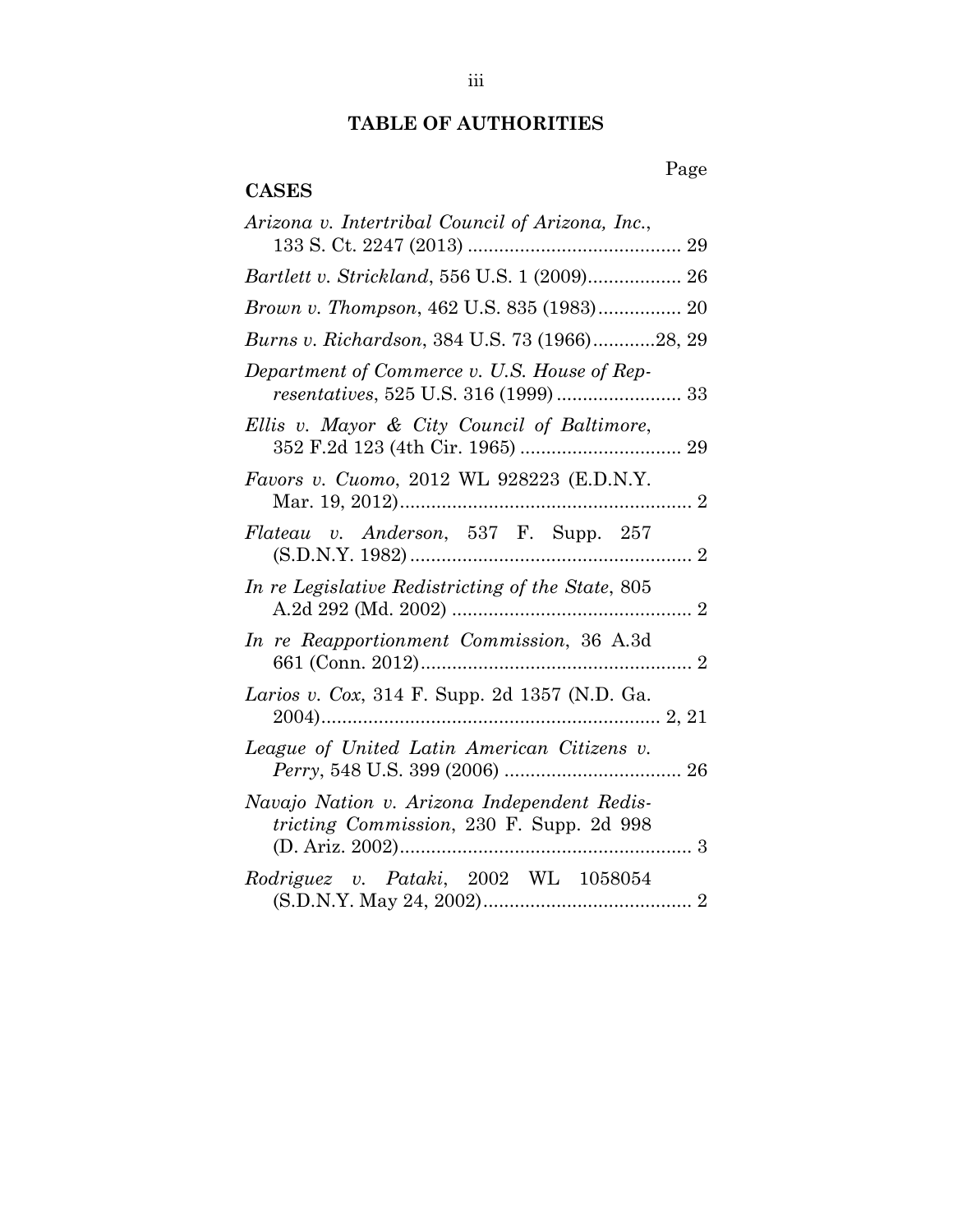|--|

| <i>Shelby County v. Holder, 133 S.Ct. 2612 (2013) 25</i> |  |
|----------------------------------------------------------|--|
| <i>Thornburg v. Gingles, 478 U.S. 30 (1986)</i> 26       |  |
|                                                          |  |
|                                                          |  |

## **CONSTITUTIONAL PROVISIONS**

### **STATUTES**

## **LEGISLATIVE MATERIALS**

|--|--|--|--|--|--|--|

### **OTHER**

| Carson, E. Ann, Bureau of Justice Statistics, |  |
|-----------------------------------------------|--|
| Prisoners in 2013 (2014), available at        |  |
|                                               |  |
| Demos, Same-Day Registration (2014), availa-  |  |
| ble at http://www.demos.org/sites/default/    |  |
| files/publications/SameDayRegistration-       |  |
|                                               |  |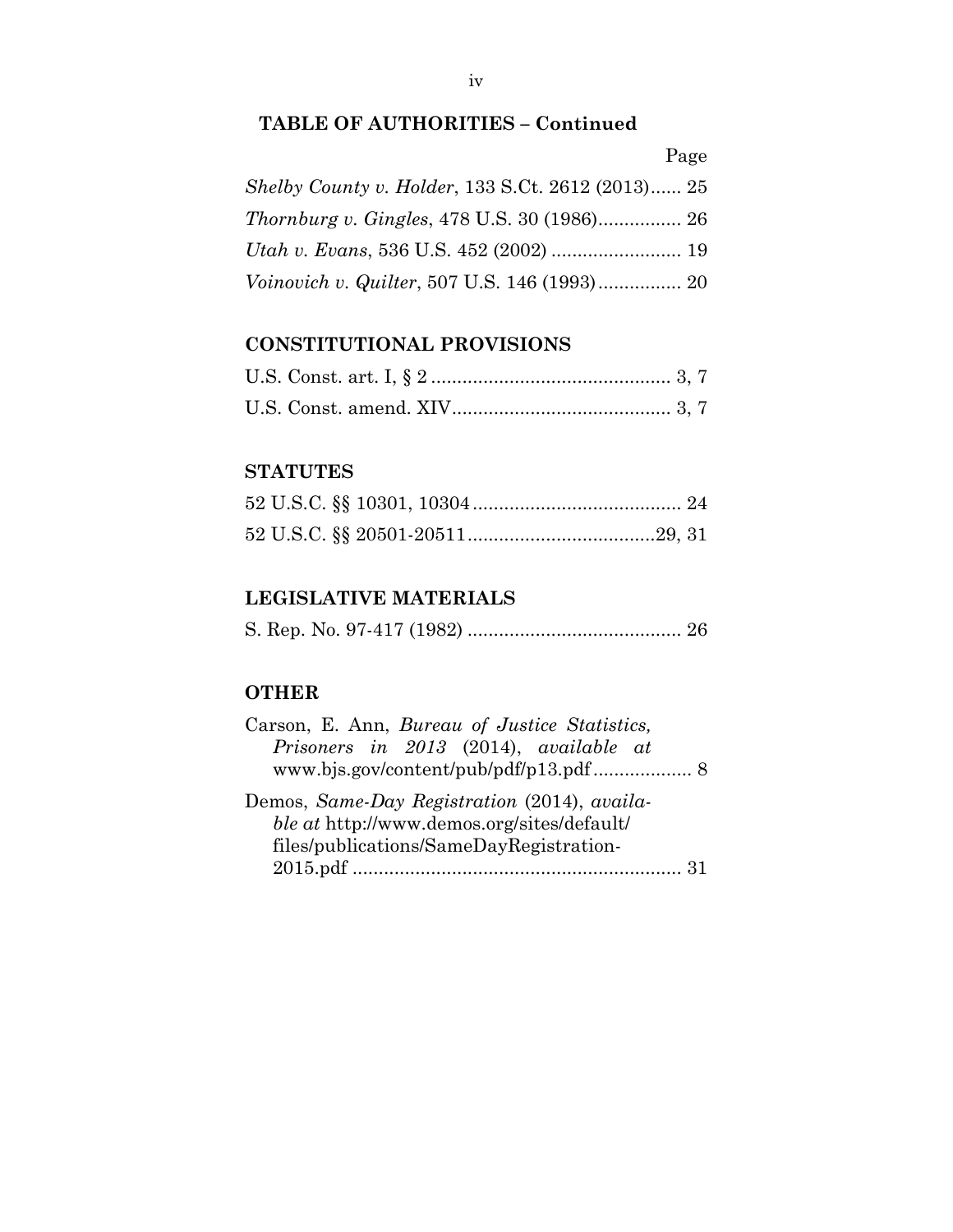|                                                                                                                                                                                                                                    | Page |
|------------------------------------------------------------------------------------------------------------------------------------------------------------------------------------------------------------------------------------|------|
| Federal Judicial Center, Reference Manual on                                                                                                                                                                                       |      |
| Grofman, Bernard, <i>Expert Witness Testimony</i><br>and the Evolution of Voting Rights Case<br>Law, in Controversies in Minority Voting:<br>The Voting Rights Act in Perspective (Ber-<br>nard Grofman & Chandler Davidson, Eds., |      |
| Hasen, Richard L., The Voting Wars: From<br>Florida 2000 to the Next Election Meltdown                                                                                                                                             |      |
| Katz, Ellen, Documenting Discrimination in<br>Voting: Judicial Findings Under Section 2<br>of the Voting Rights Act Since 1982 (2005) 26                                                                                           |      |
| McDonald, Michael, 2008 General Election,<br><i>available at</i> https:// docs. google. com/<br>spreasheets/d/1deCSqgLqrzFgpUa_S8Gk8<br>mKrPq47pkx1eqKwZGtSqA/edit#gid=1424                                                        |      |
| McDonald, Michael, The 2010 Election: Signs<br>and Portents for Redistricting, 44 PS: Pol.                                                                                                                                         |      |
| McDonald, Michael, Redistricting Develop-<br>ments of the Last Decade—and What's on<br>the Table in This One, 10 Election L. J. 313                                                                                                |      |
| McDonald, Michael, The True Electorate: A<br>Cross-Validation of Voter File and Election<br>Poll Demographics, 71 Pub. Op. Q. 588                                                                                                  | 9    |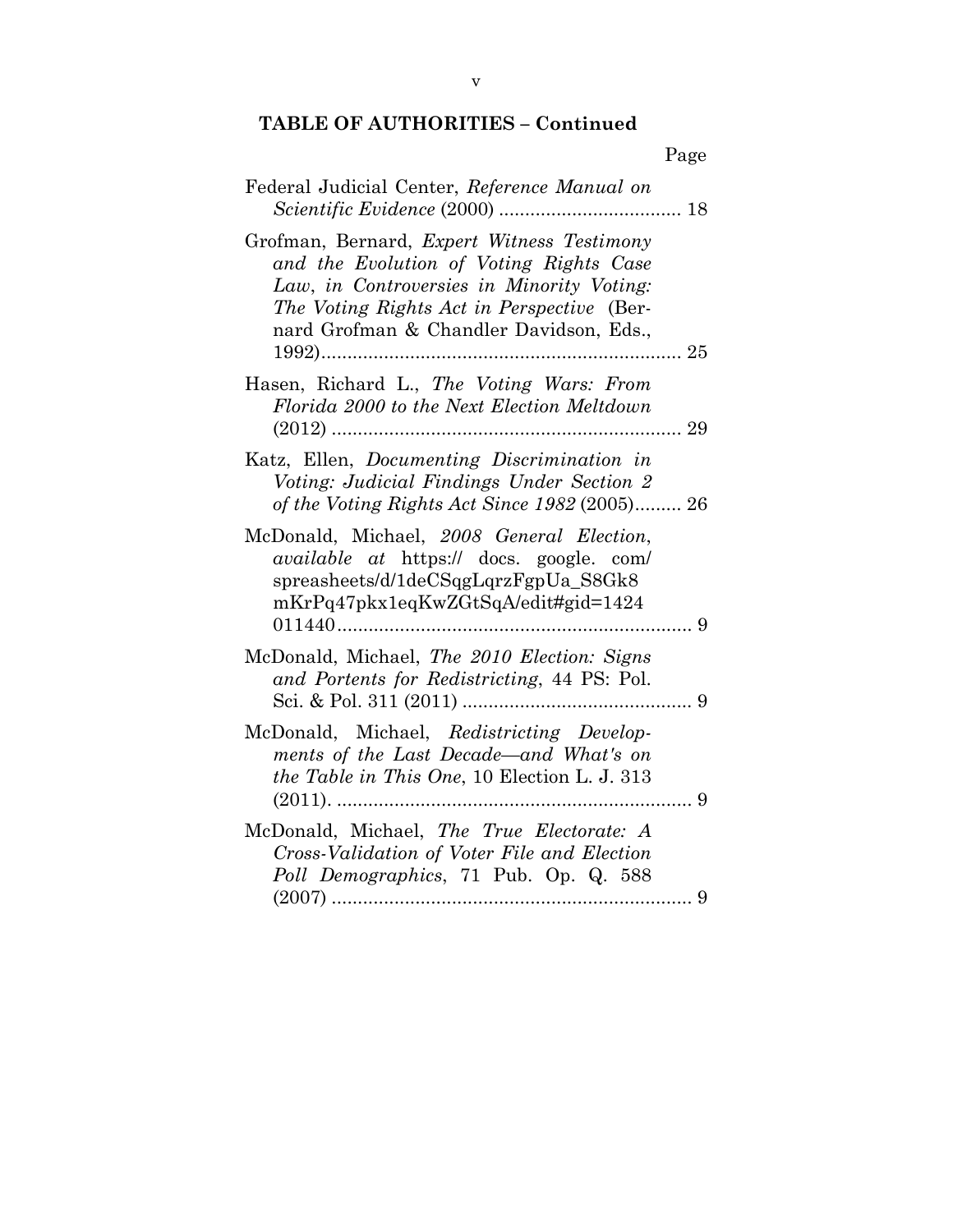|                                                                                                                                                                                                                                | Page |
|--------------------------------------------------------------------------------------------------------------------------------------------------------------------------------------------------------------------------------|------|
| McDonald, Michael, The Turnout Rate Among<br>Eligible Voters for U.S. States, 1980-2000, 2                                                                                                                                     |      |
| McDonald, Michael, United States Election<br>Project: How is the overseas eligible popula-<br>tion estimated?, available at http://www.<br>electproject.org/home/voterturnout/faq/                                             |      |
| McDonald, Michael & Samuel Popkin, The<br>Myth of the Vanishing Voter, 95 Am. Pol.                                                                                                                                             |      |
| National Conference of State Legislatures,<br>2010 Constituents Per State Legislative Dis-<br>trict Table, available at http://www.ncsl.<br>org/research/about-state-legislatures/2010-<br>constituents-per-state-legislative- |      |
| National Conference of State Legislatures,<br>Same Day Voter Registration (2015), avail-<br><i>able at http://www.ncsl.org/research/ elec-</i><br>tions-and-campaigns/same-day-                                                |      |
| Persily, Nathaniel, The Law of the Census:<br>How to Count, What to Count, Whom to<br>Count, and Where to Count Them, 32                                                                                                       |      |
| Pintor, Rafael Lopez & Maria Gratschew, Vot-<br>er Turnout Since 1945: A Global Report                                                                                                                                         | . 30 |
| Presidential Commission on Election, The<br>American Voting Experience: Report and                                                                                                                                             |      |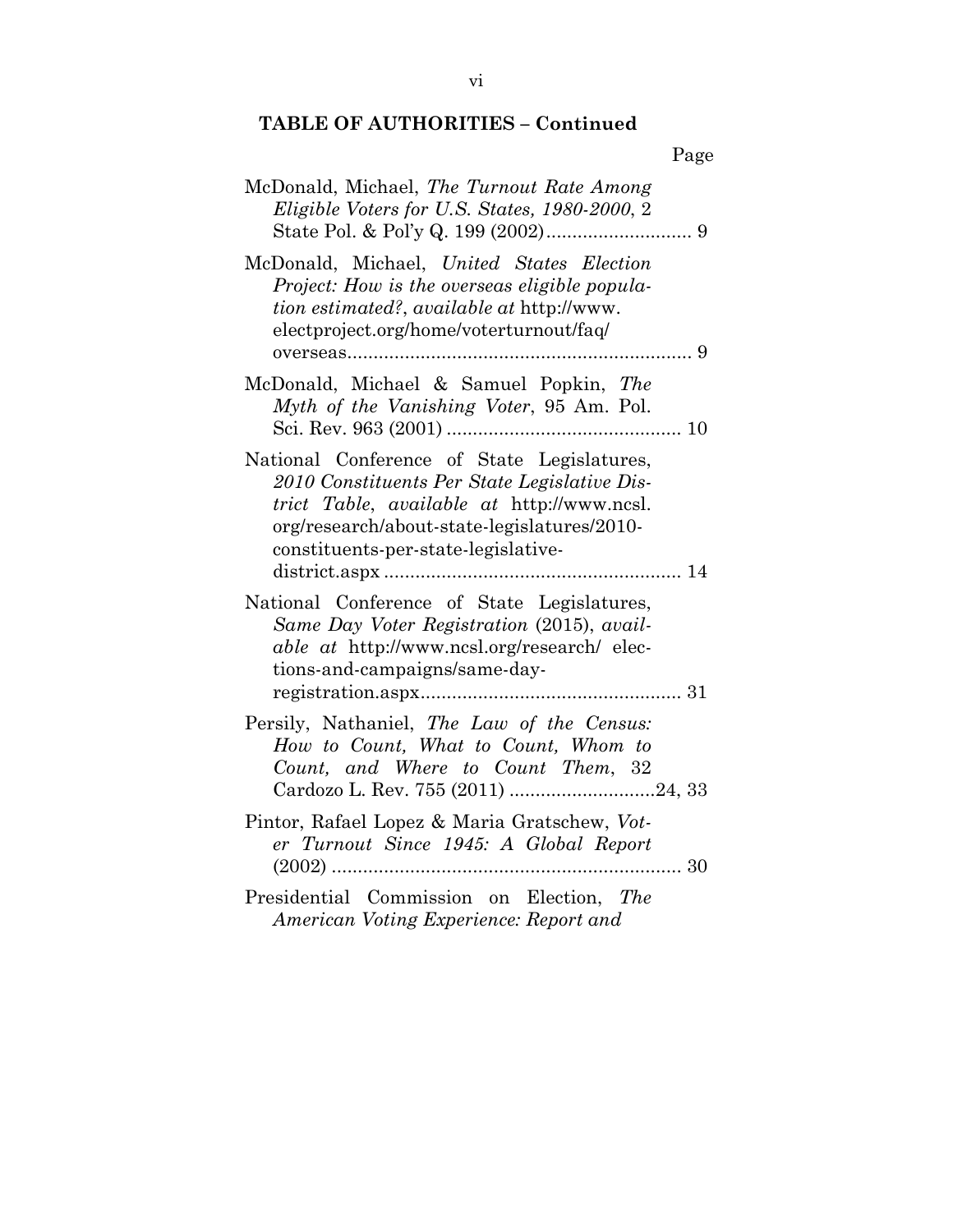| Page                                                                                                                                                                                                                                                                                |
|-------------------------------------------------------------------------------------------------------------------------------------------------------------------------------------------------------------------------------------------------------------------------------------|
| Recommendations of the Presidential<br>Commission on Election Administration<br>$(2014)$ , available at<br>https://www<br>.supportthevoter.gov/files/2014/01/Amer-<br>Voting-Exper-final-draft-01-09-14-508.pdf 30                                                                  |
| Rampell, Catherine, The Beginning of the End<br>of the Census?, N.Y. Times (May 19, 2012),<br>http://www.nytimes.com/2012/05/20/ sun<br>day-review/ the-debate-over-the-american-                                                                                                   |
| Squire, Peverill, Raymond E. Wolfinger & Da-<br>vid P. Glass, Residential Mobility and Voter<br><i>Turnout</i> , 81 Amer. Pol. Sci. Rev. 45 (1987)  30                                                                                                                              |
| Taylor, Steven et al., A Different Democracy:<br>American Government in Thirty-One Coun-                                                                                                                                                                                            |
| Uggen, Christopher, Sarah Shannon, & Jeff<br>Manza, The Sentencing Project, State Level<br>Estimates of Felon Disenfranchisement in<br>the United States, 2010 (2012), available at<br>http:// sentencingproject.org/ doc/ public<br>ations/fd_State_Level_Estimates_of_Felon_<br>8 |
| U.S. Census Bureau, 2010 Census Redistrict-<br>ing Data (Public Law 94-171) Summary<br>File: Technical Documentation (2011),<br><i>available at https://www.census.gov/prod/</i>                                                                                                    |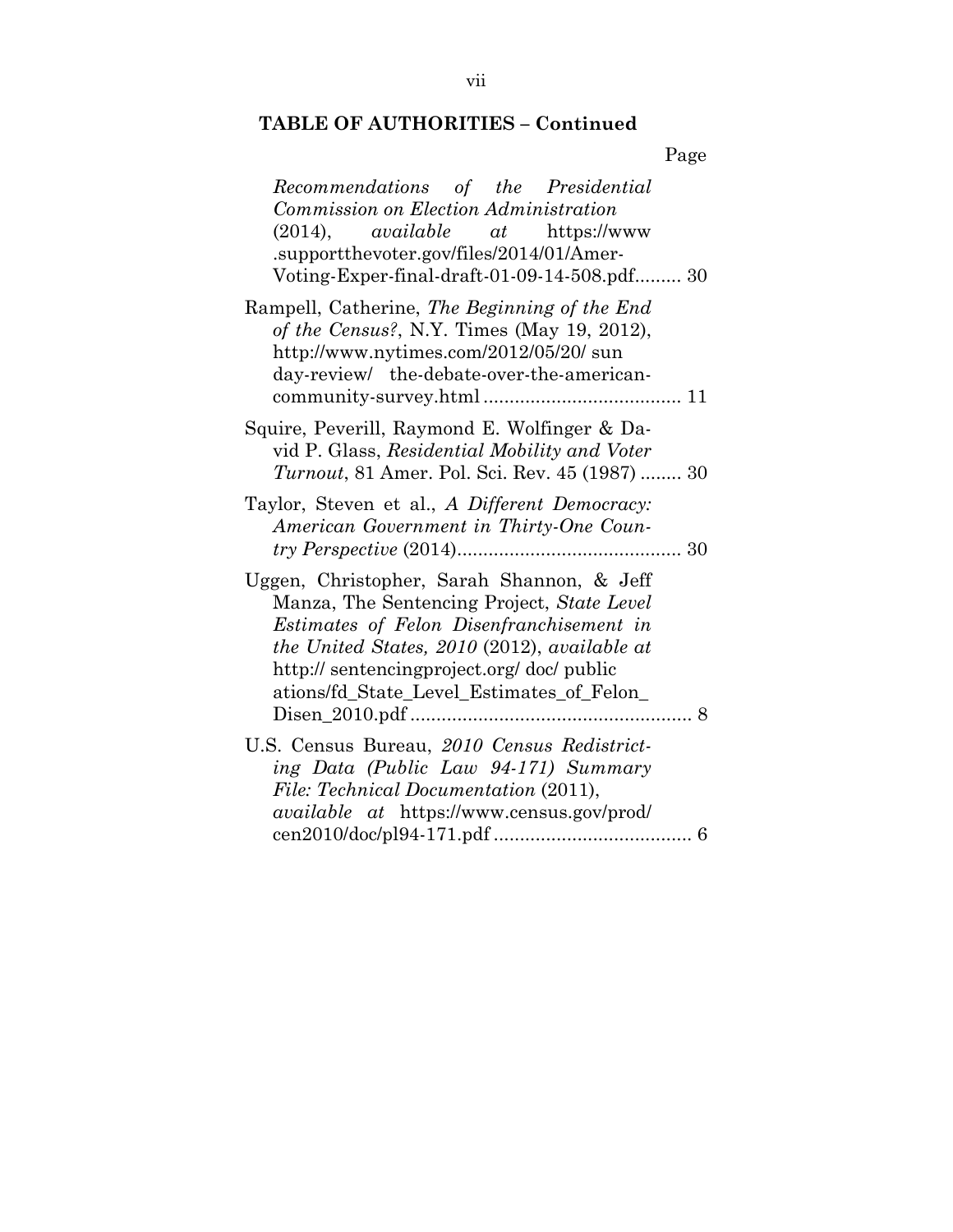| Page                                                                                                                                                                                                                             |
|----------------------------------------------------------------------------------------------------------------------------------------------------------------------------------------------------------------------------------|
| U.S. Census Bureau, American Community<br>Survey, available at http://www.census.gov/                                                                                                                                            |
| U.S. Census Bureau, American Community<br>Survey: 2010 Release Schedule, available at<br>http://www.census.gov/programs-<br>surveys/acs/news/data-releases/2010<br>/release-schedule.html14, 15, 16                              |
| U.S. Census Bureau, American Community<br>Survey: Item Allocation Rates, available at<br>http://www.census.gov/acs/www<br>/methodology/sample-size-and-data-<br>quality/item-allocation-rates/#note1 19                          |
| U.S. Census Bureau, American Community<br>Survey: Item Allocation Rates Definitions,<br><i>available at http://www.census.gov/ pro-</i><br>grams-surveys/acs/methodology/sample-<br>size-and-data-quality/item-allocation-rates- |
| U.S. Census Bureau, American Community<br>Survey: Multiyear Accuracy of the Data<br>(2014), <i>available at http://www2.census.</i><br>gov/programssuveys/acs/techdocs/accuracy/<br>MultiyearACSAccuracyofData2013.pdf 17, 18    |
| U.S. Census Bureau, American Community<br>Survey: Response Rates, available at<br>http://www.census.gov/acs/www/methodolo<br>gy/sample-size-and-data-quality/response-                                                           |
| U.S. Census Bureau, American Community<br>Survey: Sample Size Definitions, available<br><i>at</i> https://www.census.gov/ programs-                                                                                              |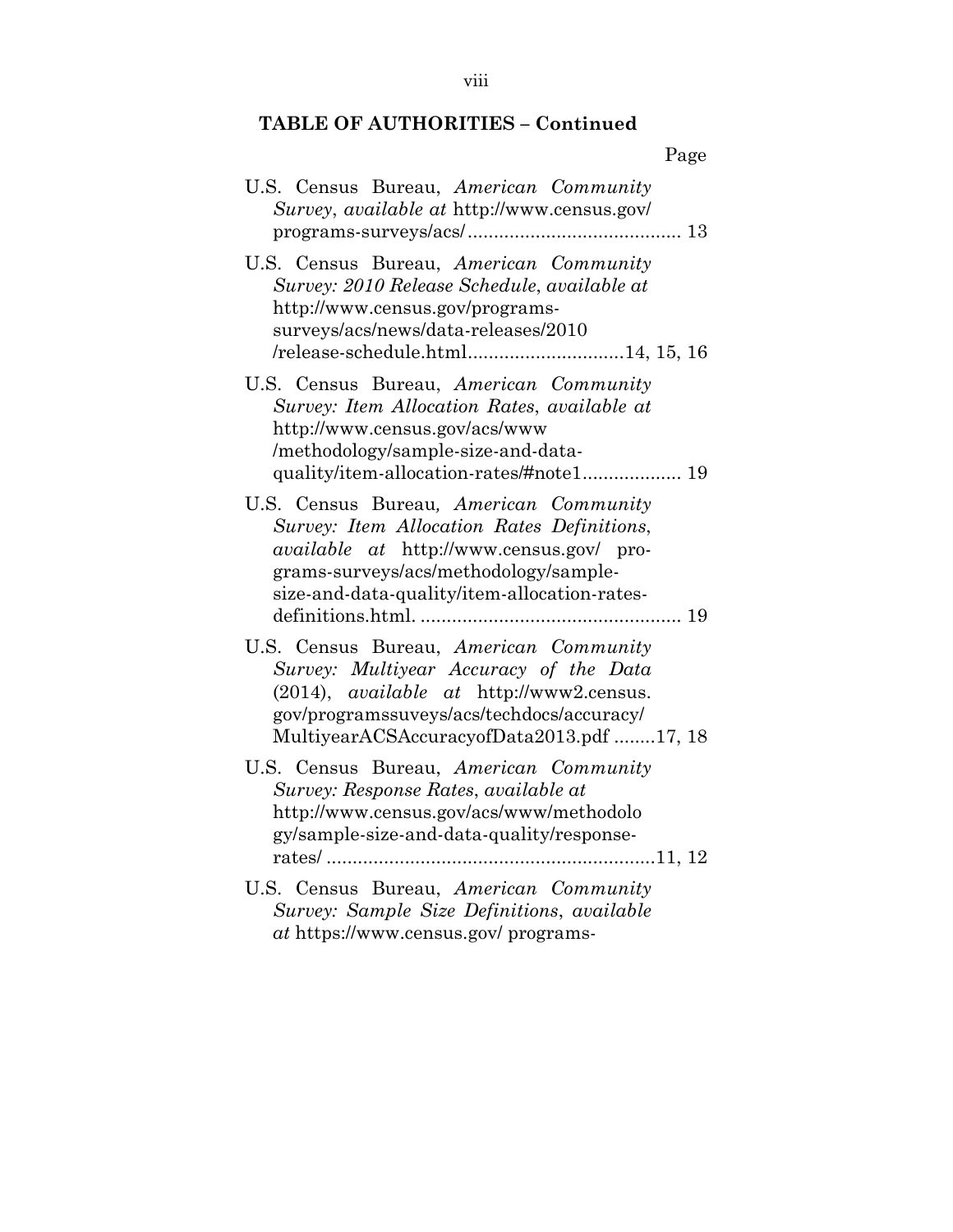| Page                                                                                                                                                                                                                                                   |
|--------------------------------------------------------------------------------------------------------------------------------------------------------------------------------------------------------------------------------------------------------|
| surveys/acs/methodology/sample-size-and-<br>data-quality/sample-size-definitions.html 18                                                                                                                                                               |
| U.S. Census Bureau, Census Bureau State-<br>ment on American Community Survey 3-<br>Year Statistical Product (2015), available at<br>http://content.govdeliery.com/accounts/<br>USCENSUS /bulletins/eeb4af13, 15                                       |
| U.S. Census Bureau, A Compass for Under-<br>standing and Using American Community<br>Survey Data: What General Data Users<br>Need to Know (2008), available at<br>https://www.census.gov/content/dam/Censu<br>s/library/publications/2009/acs/ACSAIANH |
| U.S. Census Bureau, Congressional Appor-<br>tionment, Who's Counted, available at<br>http:// www. census.gov/population/ appor-                                                                                                                        |
| U.S. Census Bureau, <i>Explore the Form: One of</i><br>the Shortest Forms in History $-10$ Ques-<br>tions in 10 Minutes, available at<br>http://www.census.gov/2010census/about/in                                                                     |
| U.S. Census Bureau, How Do We Know? An<br>American Community, available at<br>https://www.census.gov/library/infographics                                                                                                                              |
| U.S. Census Bureau, How We Count America,<br><i>available</i> at http://www.census.gov/<br>2010census/about/how-we-count.php  7                                                                                                                        |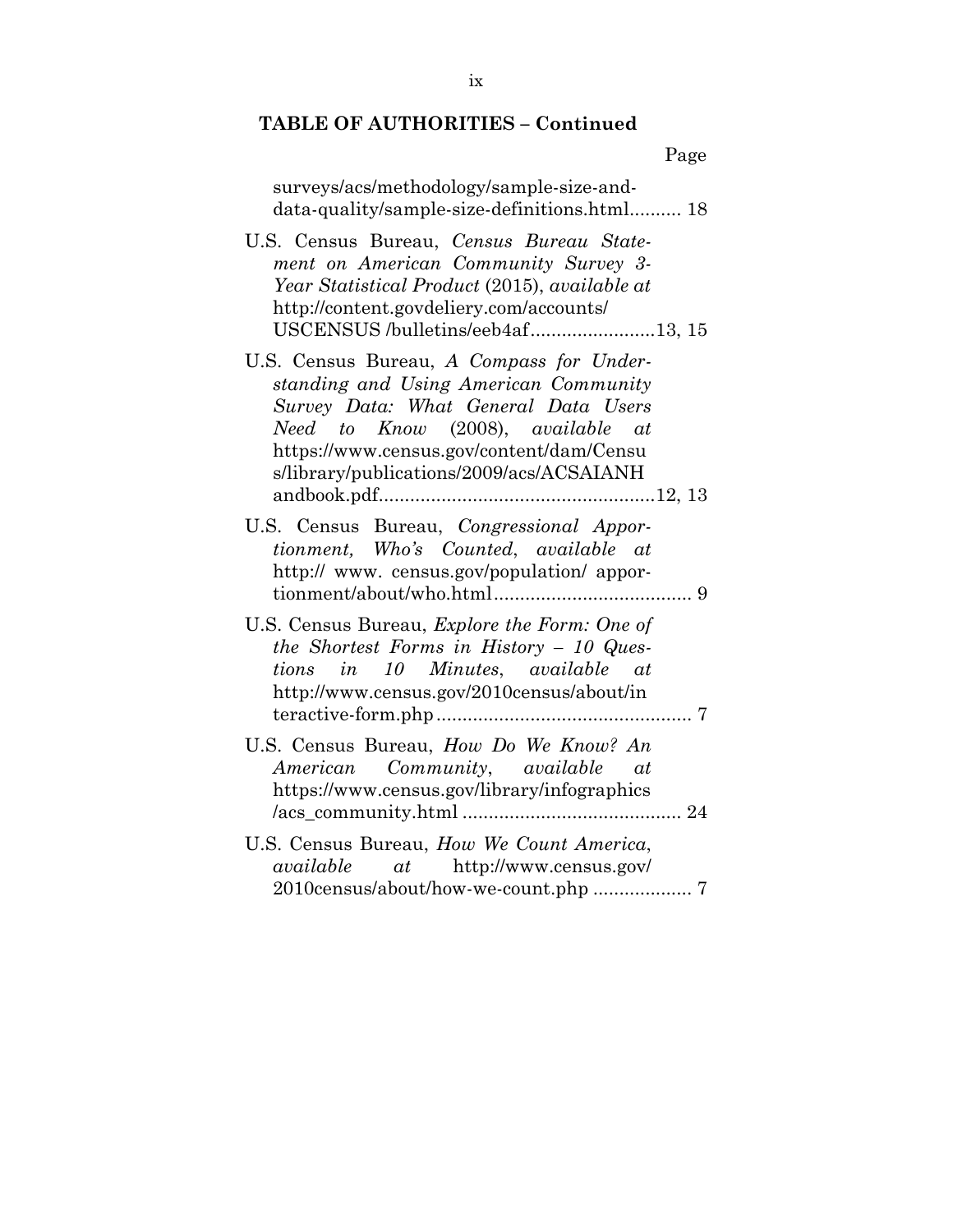|                                                                                                                                                                                                                                     | Page |
|-------------------------------------------------------------------------------------------------------------------------------------------------------------------------------------------------------------------------------------|------|
| U.S. Census Bureau, Redistricting Data: Vot-<br>ing Age Population by Citizenship and Race<br>$(CVAP)$ , <i>available at</i> http://www.census.gov<br>/rdo/data/voting_age_population_by_citizen                                    |      |
| U.S. Census Bureau, Standard Hierarchy of<br>Census Geographic Entities, available at<br>http://www2.census.gov/geo/pdfs/reference/                                                                                                 |      |
| U.S. Census Bureau, <i>Table 3. Overseas Popu-</i><br>lation of the 50 States and the District of<br>Columbia: 2010 Census (2010), available at<br>https:// www.census.gov/population/appor-<br>tioment/files/Overseas%20Population |      |
| U.S. Census Bureau, Voting and Registration:<br>Historical Time Series Tables, available at<br>http://www.census.gov/hhes/www/socdemo<br>/voting/publications/historical/index.html 29                                              |      |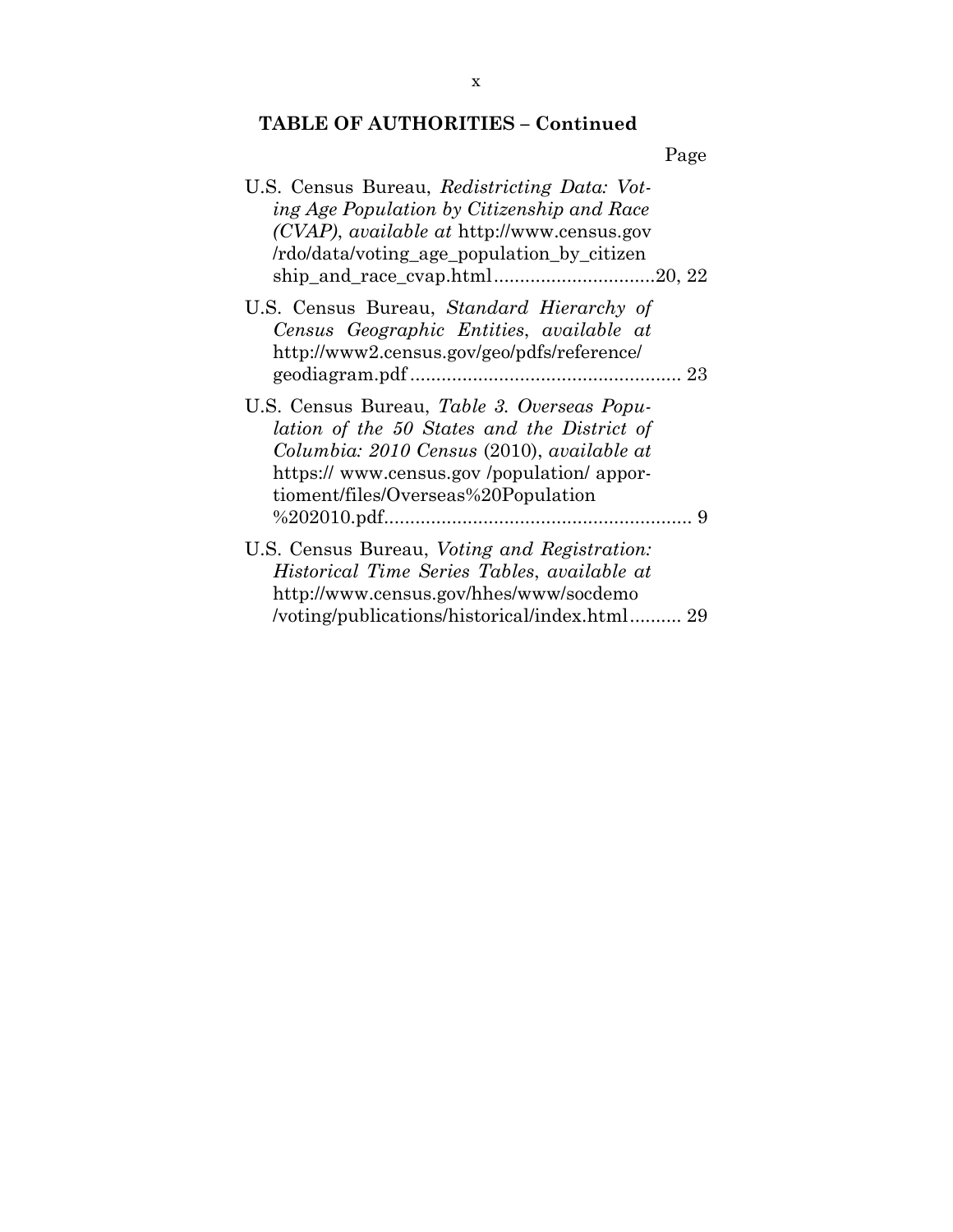#### **INTEREST OF** *AMICI CURIAE*<sup>1</sup>

*Amici* are political scientists who are experts on redistricting, survey research, and the census. *Amici* submit this brief to highlight the data challenges involved in redistricting on any basis other than the official census enumeration. *Amici* agree with Appellees' substantive argument that the Constitution does not prevent the use of total population as the population basis for redistricting. States, at a minimum, have the constitutional latitude to redistrict on the basis of the only dataset that is sanctioned by the Constitution. To change the constitutional rules that have long determined one person, one vote would, moreover, be incredibly disruptive to the redistricting process and force courts to engage with a series of questions concerning the reliability of sample surveys and related datasets. In particular, *amici* submit this brief to bring to the Court's attention the absence of any dataset that would enable states to redistrict on the basis eligible voters.

Nathaniel Persily is the James B. McClatchy Professor of Law at Stanford Law School with appointments in both the departments of Communication and Political Science. He recently served as the nonpartisan Senior Research Director for the Presiden-

 <sup>1</sup> Pursuant to Supreme Court Rule 37.6, counsel for *amici* represents that he authored this brief in its entirety and that none of the parties or their counsel, nor any other person or entity other than *amici* or their counsel, made a monetary contribution intended to fund the preparation or submission of this brief. Pursuant to Rule 37.3(a), counsel for *amici* represents that all parties have filed with the Court a blanket consent authorizing such a brief.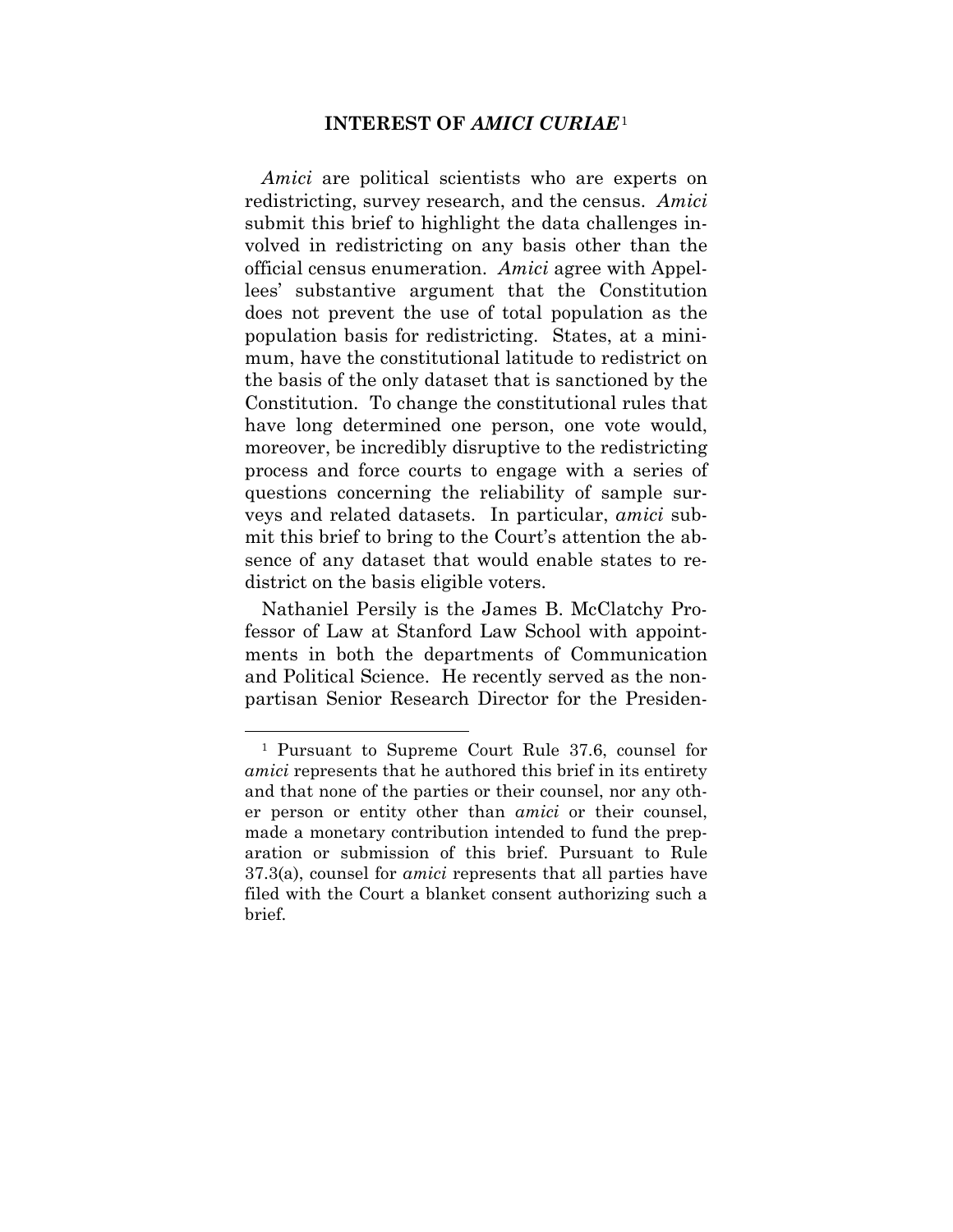tial Commission on Election Administration. His CV is available at http://www.persily.com/. He has served as a special master or court-appointed expert in the following redistricting cases: *Favors v. Cuomo*, 2012 WL 928223 (E.D.N.Y. Mar. 19, 2012); *In re Reapportionment Commission*, 36 A.3d 661 (Conn. 2012); *Larios v. Cox*, 314 F. Supp. 2d 1357 (N.D. Ga. 2004); *In re Legislative Redistricting of the State*, 805 A.2d 292 (Md. 2002); *Rodriguez v. Pataki*, 2002 WL 1058054 (S.D.N.Y. May 24, 2002).

Bernard Grofman is Professor of Political Science at the University of California, Irvine, and holds the Jack W. Peltason Bren Foundation Endowed Chair. He is the former Director of the Center for the Study of Democracy and a fellow of the American Academy of Arts and Sciences. His CV is available at http://www.socsci.uci.edu/~bgrofman/. He served as a court-appointed expert in *Larios v. Cox*, 305 F. Supp. 2d 1335 (N.D. Ga. 2004); *Rodriguez v. Pataki*, 2002 WL 1058054 (S.D.N.Y. May 24, 2002); *Flateau v. Anderson*, 537 F. Supp. 257 (S.D.N.Y. 1982).

Stephen Ansolabehere is Professor of Government at Harvard University. He directed the Caltech/MIT Voting Technology Project from its founding in 2000 through 2004 and is the principal investigator of the Cooperative Congressional Election Study, a collaborative effort of over 60 universities and colleges in the United States. He is a member of the Board of Overseers of the American National Election Study and the Reuters Institute of Journalism at Oxford University, and is a Fellow of the American Academy of Arts and Sciences. He has served as an expert witness in a number of redistricting cases. His biography is available at http://scholar.harvard.edu/ sansolabehere.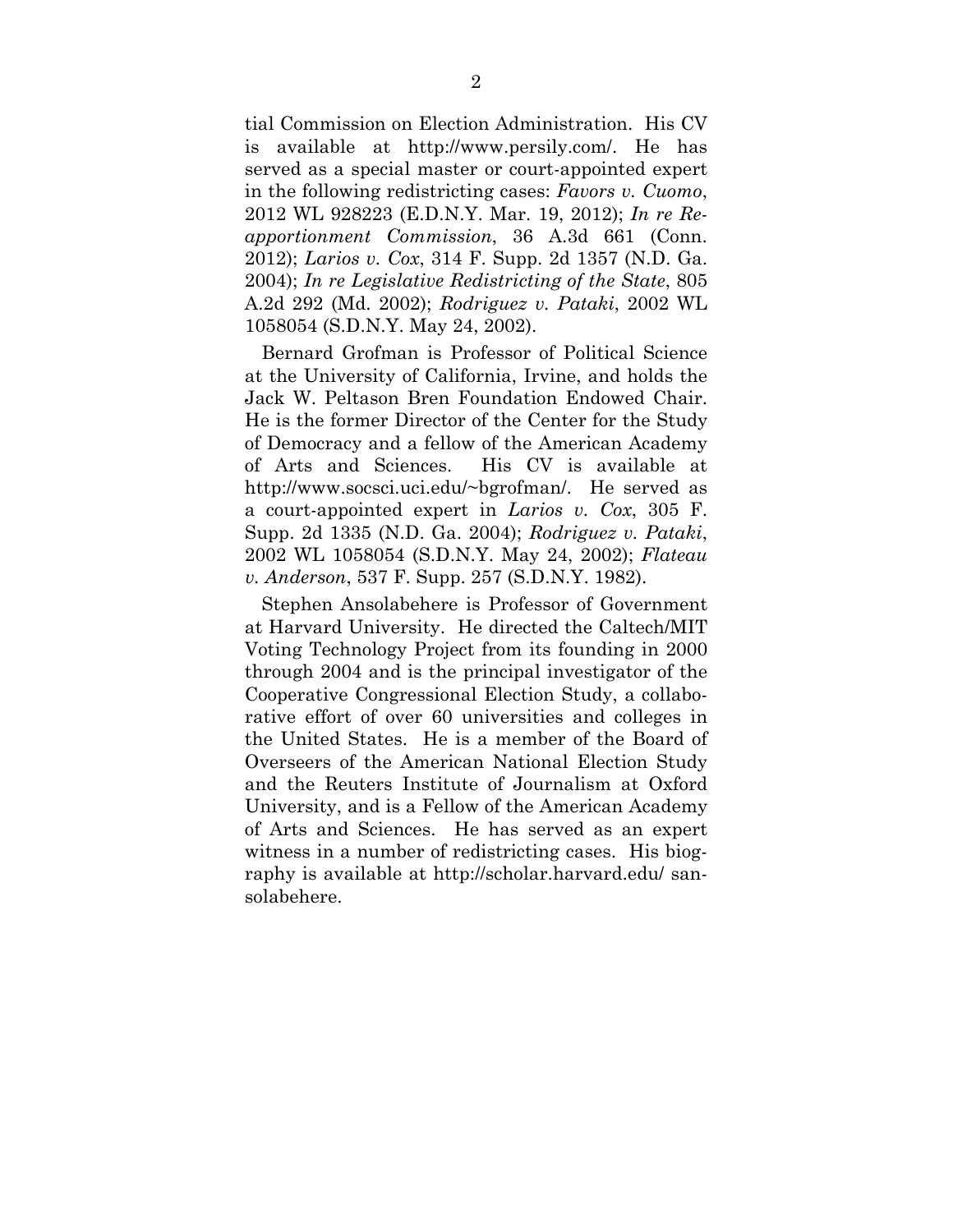Charles Stewart III is the Kenan Sahin Distinguished Professor of Political Science at the Massachusetts Institute of Technology. He served as Head of the MIT Department of Political Science from 2005 to 2010 and currently directs the Caltech/MIT Voting Technology Project. He is a Fellow of the American Academy of Arts and Sciences. His CV is available at http://web.mit.edu/polisci/people/faculty/cv/stewart\_c v\_2013.pdf.

Bruce E. Cain is the Director of the Bill Lane Center for the American West and the Charles Louis Ducommun Professor in Humanities and Sciences, and Professor of Political Science at Stanford University. He is a Fellow of the American Academy of Arts and Sciences. His CV is available at http://west.stanford. edu/node/965. He served as a Special Master in *Navajo Nation v. Ariz. Indep. Redistricting Comm'n*, 230 F. Supp. 2d 998 (D. Ariz. 2002), and as an expert witness in numerous redistricting cases.

#### **SUMMARY OF ARGUMENT**

The United States Constitution requires the creation of a single population dataset: the decennial Census's "actual enumeration" of persons. U.S. Const. art. I, § 2; amend. XIV. As such, states and localities, almost without exception, have used this dataset to build redistricting plans, and courts have repeatedly upheld plans that do so. Neither the federal government, nor any state, maintains an address list of eligible voters that would allow for redistricting on that basis. Surveys, funded by congressional whim, that provide partial estimates of eligibility based on citizenship are a poor substitute for the census redistricting dataset. An interpretation of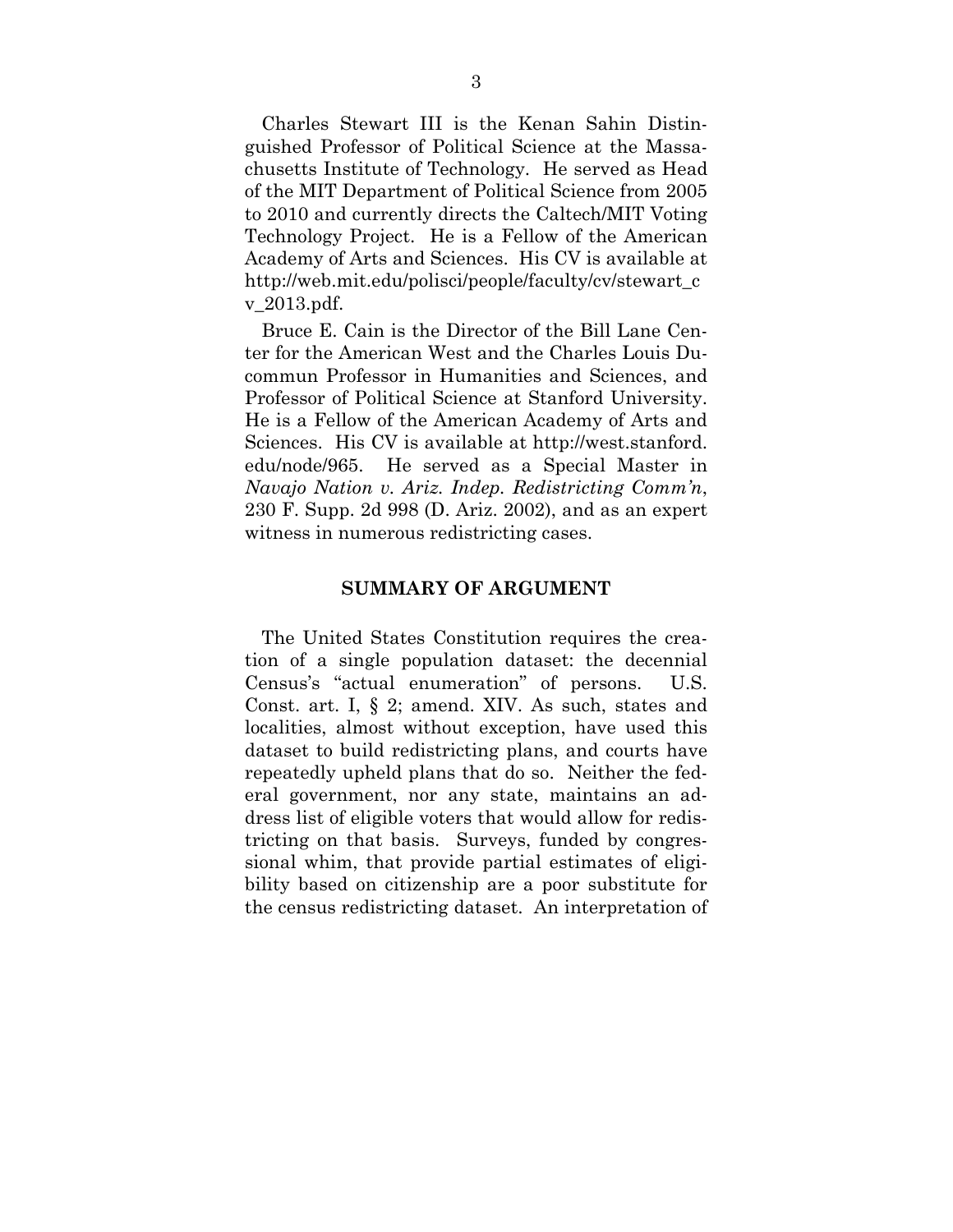the Fourteenth Amendment that would prohibit the use of the most accurate and only constitutionally mandated population dataset and, in effect, mandate the creation of some new count of eligible voters would be both unprecedented and incredibly destabilizing to the U.S. Census and redistricting process.

The contested philosophical arguments occupying most of the briefing in this case can be avoided in favor of a simpler resolution based on the type of population data available and usable for redistricting. Appellants' interpretation of the constitutional requirement of one person, one vote is radical not only in its theoretical underpinnings, but also in its real, practical implications for the redistricting process. They argue that the dataset all states used for redistricting in 2010 is constitutionally deficient and impermissible. Instead, some other data – perhaps the American Community Survey, registered voter statistics, or some heretofore nonexistent dataset of eligible voters – should be used as the population basis for redistricting. None of these datasets, however, have the granularity, timeliness, detail, or accuracy comparable to the census enumeration.

Appellants' constitutional argument is predicated on the notion that it is possible to draw districts around equal numbers of eligible voters. If the Fourteenth Amendment requires that only people who can vote should be equally represented, then redistricting, under this view, should be based on equal numbers of eligible voters and no one else. For most states, that means the census enumeration of the total population, plus voting eligible military and overseas voters not counted at their voting address in the census, minus children, noncitizens, prisoners and disenfranchised felons, and those ineligible because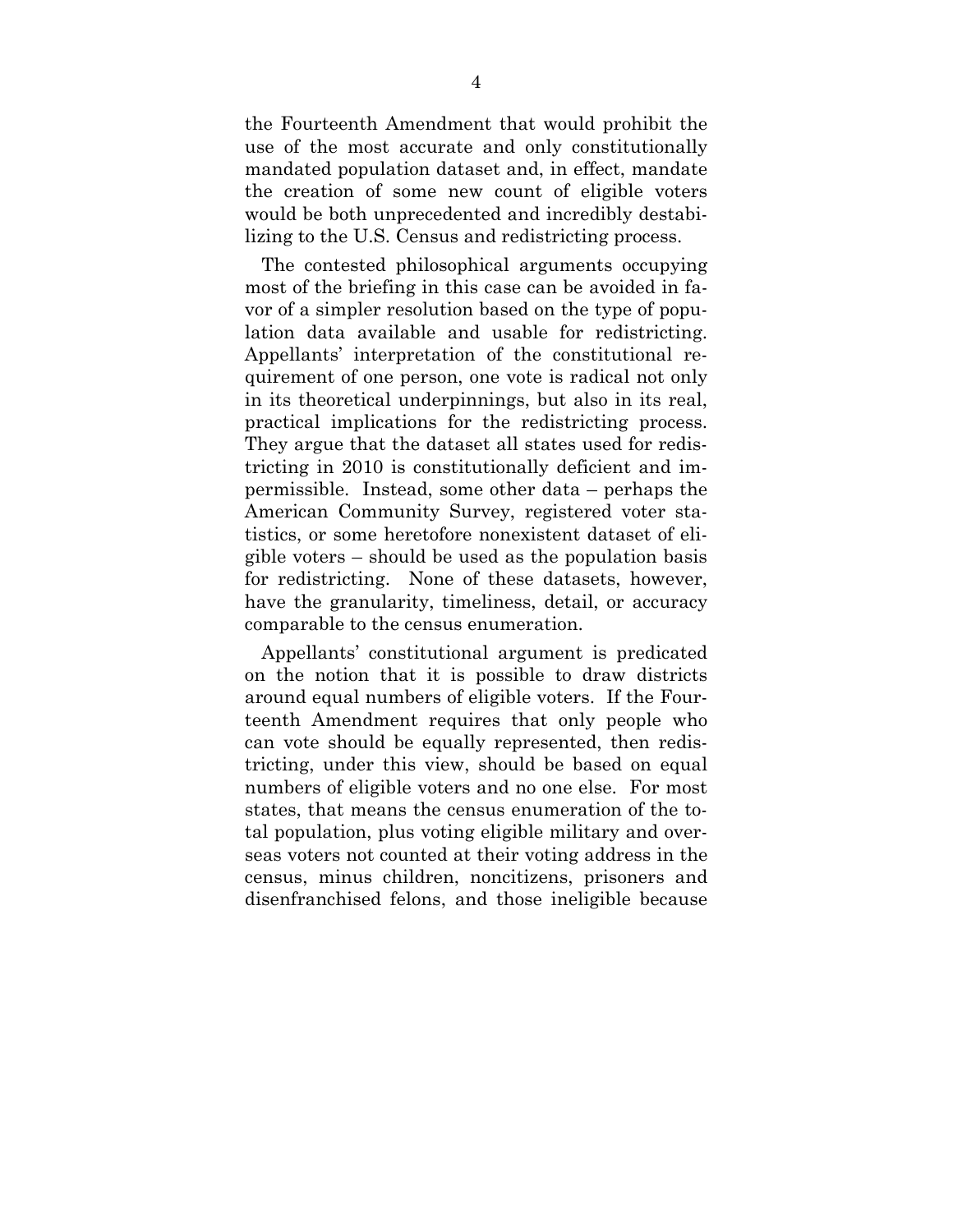of mental disability. No state maintains a dataset of eligible voters, as such.

Appellants, therefore, urge this Court to mandate, as a constitutional rule, the use of currently available second-best alternatives that would not satisfy the rigid legal standard they proffer. Estimates of the citizen voting age population (CVAP) derived from the yearly American Community Survey (ACS) of 2.5 percent of households do not provide current, accurate data at the levels of geography (census block level or precinct) where most redistricting is conducted. At best, the ACS five-year averages give ballpark estimates of previous citizenship rates, several years before redistricting is conducted. The ACS could also be eliminated by the government at any time, as the House of Representatives has voted to do, or fully or partially defunded, as has happened twice since its inception.

Registered voter lists invite a different set of problems, and can only be used for redistricting if they match up well with more reliable population statistics. They are ripe for political manipulation and highly variable depending on the temporal proximity of the list to a given election. Moreover, at least one state does not keep a voter registration list, and another dozen allow for Election Day registration, which can lead to substantial changes in voter registration data in a short period of time.

The one-person, one-vote rule is not broken, and this Court should not try to fix it. The collateral damage caused by a rejection of the census as the basis for redistricting cannot be easily contained. In the end, Appellants not only invite the Court to read the Constitution to prohibit what is now the nearuniversal use of census population data for redistrict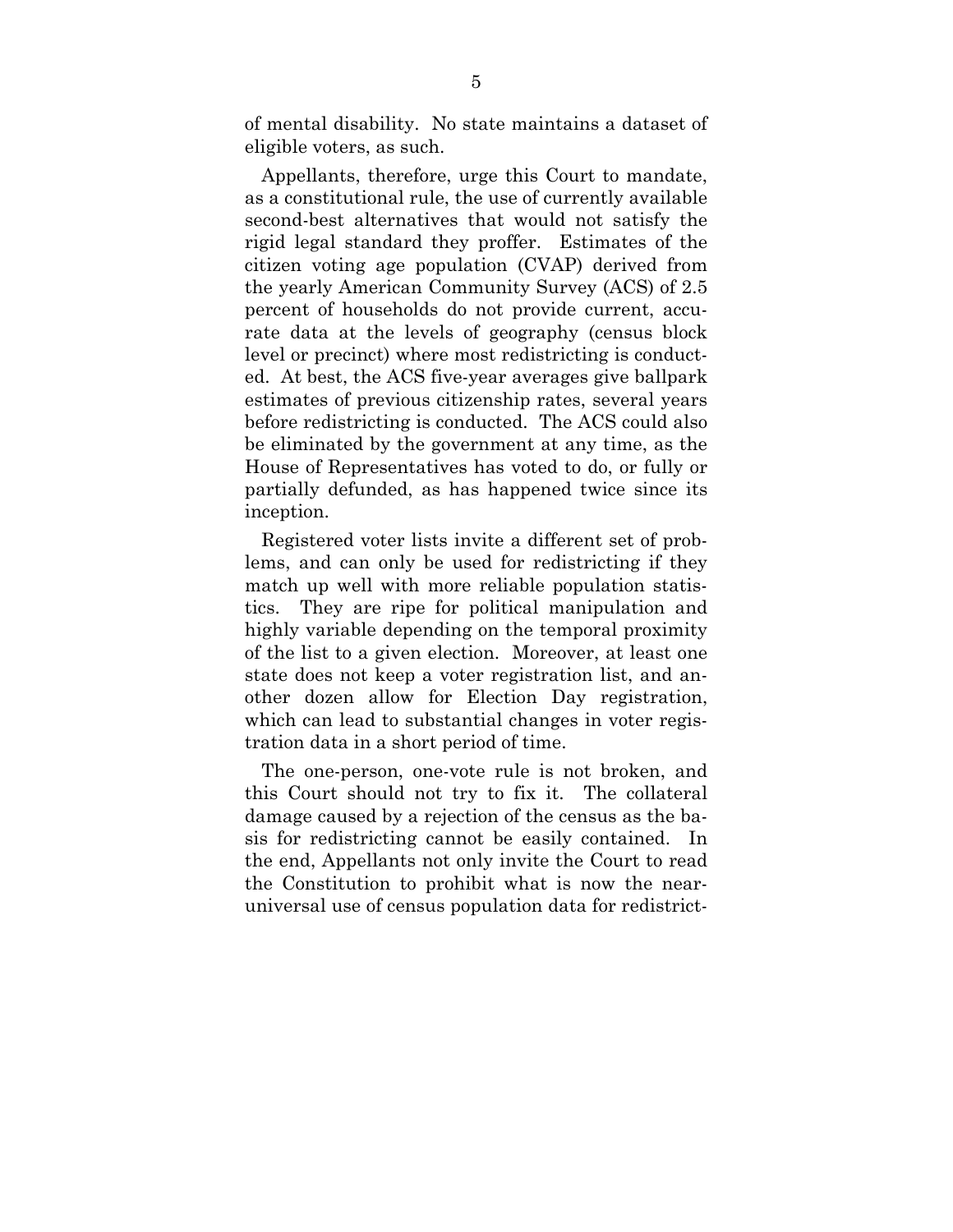ing, but they also suggest that the Fourteenth Amendment requires government collection of data on voter eligibility that heretofore has not existed. The Court should reject that invitation.

#### **ARGUMENT**

### **I. NO DATABASE CURRENTLY EXISTS THAT WOULD ENABLE STATES TO REDISTRICT ON THE BASIS OF EQUAL NUMBERS OF ELIGIBLE VOTERS.**

Appellants describe the key issue in this case as "whether the one-person, one-vote rule protects the right of eligible voters to an equal vote." App. Br. at 14. Yet, nowhere in the briefing before this Court or the litigation below has anyone identified a dataset that presents the eligible voting population of Texas communities in a way that would allow for redistricting on that basis. Texas is not unique in this regard: No state keeps track of its eligible voter population, let alone in a dataset usable for redistricting.

The absence of an eligible voter dataset should not surprise anyone familiar with the census and redistricting process in the United States. Virtually all states and localities draw districts based on the Census Redistricting Dataset – the P.L. 94-171 datafile distributed within one year of the decennial census to each state in time for its redistricting. *See* U.S. Census Bureau, *2010 Census Redistricting Data (Public Law 94-171) Summary File: Technical Documentation* (2011), *available at* https://www.census.gov/prod/ cen2010/doc/pl94-171.pdf. The Census Redistricting Datafile is derived from the "short form" of the cen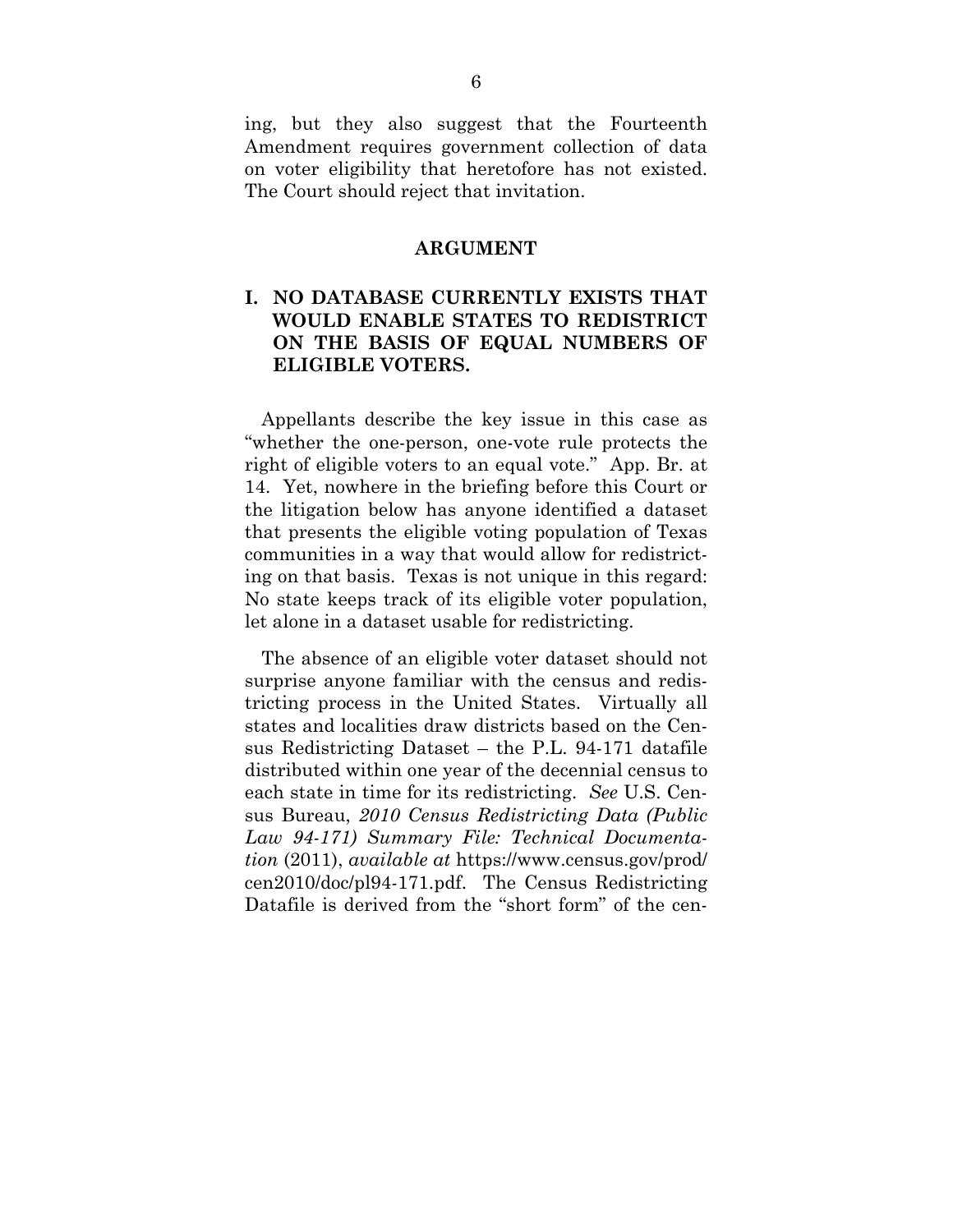sus, distributed to all U.S. households every ten years in fulfillment of the Constitution's requirement of an "actual enumeration." U.S. Const. art. I, § 2; amend. XIV. The short form includes ten questions concerning the respondent's name, phone number, age, gender, and race, as well as whether the residence is owned or rented. *See* U.S. Census Bureau, *Explore the Form: One of the Shortest Forms in History – 10 Questions in 10 Minutes*, *available at* http://www .census.gov/2010census/about/interactiveform.php. It contains no questions regarding citizenship or other criteria of voter eligibility except for age.

The Census Redistricting Datafile is both over and under-inclusive of the voting-eligible population. The datafile includes an enumeration of the voting age population, by providing population statistics for all those over the age of 18. But those counts, like those of the total population, include a myriad of groups ineligible to vote. Not only are non-citizens included in the redistricting data, but so are prisoners and disenfranchised felons, and those disenfranchised because of mental disability. Moreover, the redistricting dataset excludes a large group of voters (military and overseas voters) who are not at a residence on Census Day, but are nevertheless eligible to vote in elections.2

 <sup>2</sup> Because the census operates under the "usual residence rule," it counts every person at the location where they "live or sleep most of the time" as of Census Day. *See* U.S. Census Bureau, *How We Count America*, *available at* http://www.census.gov/2010census/about/how-wecount.php. Prisoners are therefore counted in prison.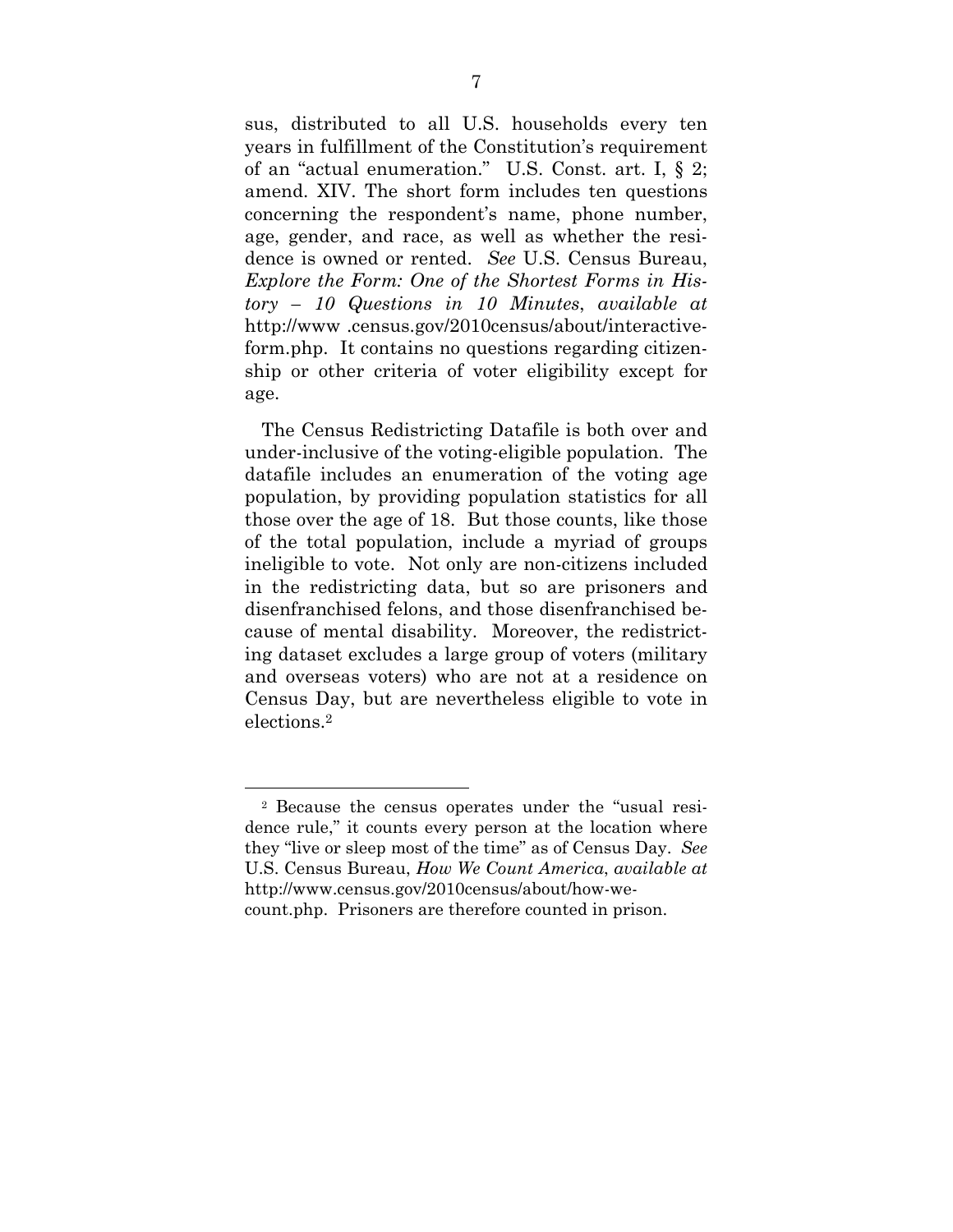These problems of over and under-inclusion are not unique to the Census Redistricting Dataset. The American Community Survey citizenship estimates, blessed by Appellants and described in greater detail below, also include prisoners, disenfranchised felons, and those ineligible because of mental disability, and exclude most eligible overseas and military voters. These are not nit-picky statistical arguments. The differences between the allegedly ideal, constitutionally mandatory statistic of eligible voters and the available datasets Appellants rely upon are considerable.

Data from Texas demonstrate the impossibility of satisfying Appellants' constitutional standard. Even if the estimates of the citizen voting age population (CVAP) were accurate, they would still erroneously include the 168,280 Texans in prison (which itself exceeds the population of a Texas legislative district), and the more than 350,000 others who are disenfranchised because of a felony conviction. *See* E. Ann Carson, *Bureau of Justice Statistics, Prisoners in 2013* 3 (2014), *available at* www.bjs.gov/ content/pub/pdf/p13.pdf; Christopher Uggen, Sarah Shannon, & Jeff Manza, The Sentencing Project, State Level Estimates of Felon *Disenfranchisement in the United States, 2010*, 16 (2012), *available at* http://sentencingproject.org/doc/publications/fd\_State \_Level\_Estimates\_of\_Felon\_Disen\_2010.pdf.

CVAP statistics not only include ineligible voters, they also exclude eligible ones, such as U.S. citizens living abroad. Although we do not know with specificity the number of eligible overseas and military voters, the counts used for apportionment of seats in the U.S. House of Representatives (as compared to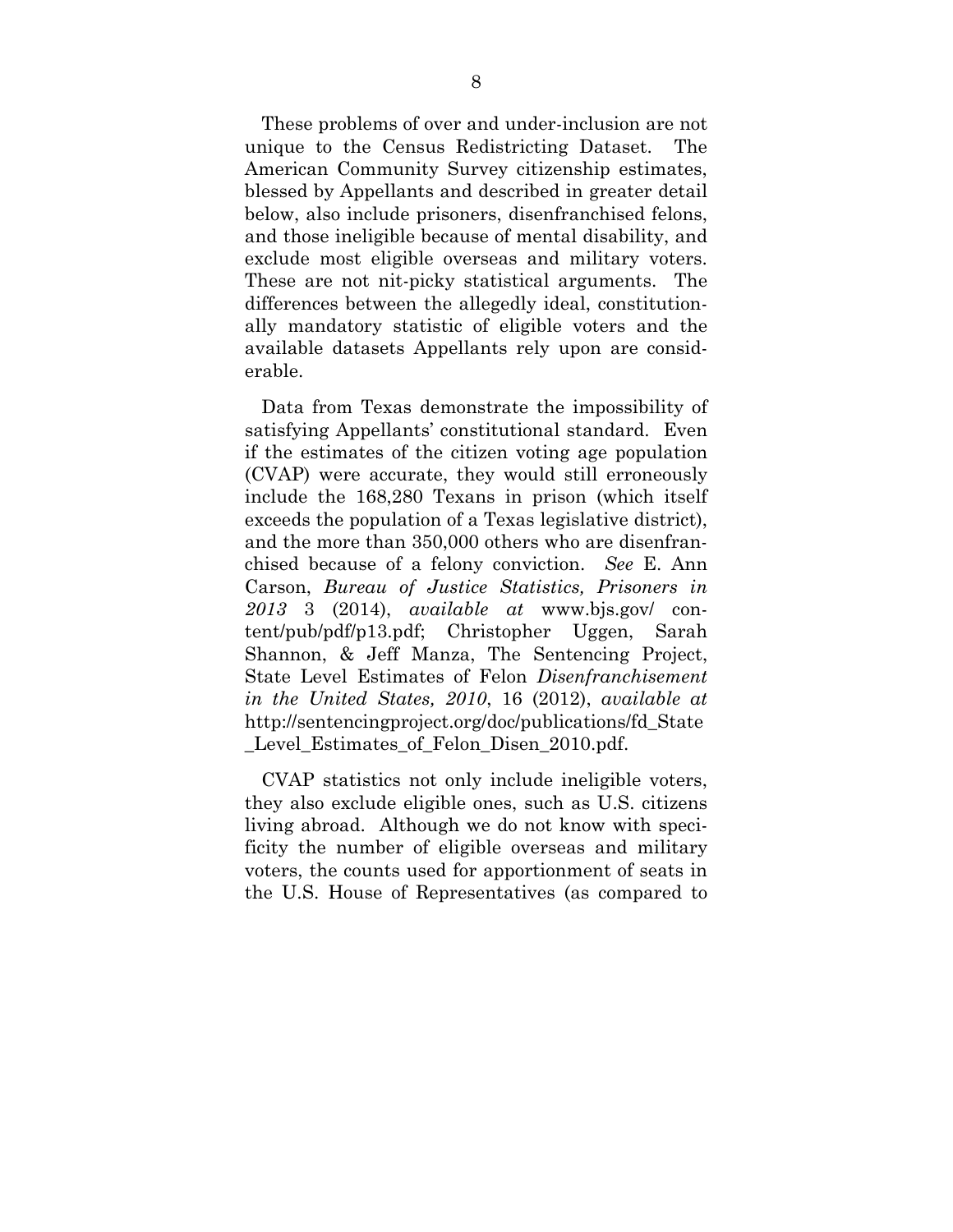the PL 94-171 datafile) include overseas U.S. military and federal civilian employees and their dependents. *See* U.S. Census Bureau, *Congressional Apportionment, Who's Counted*, *available at*  http://www.census.gov/population/apportionment/

about/who.html. For Texas, the 2010 Census counted 122,857 overseas military and federal employees and their dependents. U.S. Census Bureau, *Table 3. Overseas Population of the 50 States and the District of Columbia: 2010 Census* (2010), *available at* https:// www.census.gov/population/apportioment

/files/Overseas%20Population%202010.pdf. But that estimate includes children and excludes several hundred thousand overseas voters who do not work for the government, but are nevertheless eligible to vote. For the 2008 Election, Professor Michael McDonald of the University of Florida, the foremost expert on the differences between the voting eligible population and the voting age population, estimated the size of the overseas voting eligible population for Texas to be 549,216, constituting 3.79% of the state's eligible voter population. *See* Michael McDonald, *United States Election Project: How is the overseas eligible population estimated?*, *available at* http://www. electproject.org/home/voterturnout/faq/overseas; Michael McDonald, *2008 General Election*, *available at*  https://docs.google.com/spreadsheets/d/1deCSqgLqrz FgpUa\_S8Gk8mKrPq47pkx1eqKwZGtSqA/edit#gid= 1424011440; *see also* Michael McDonald, *The 2010 Election: Signs and Portents for Redistricting*, 44 PS: Pol. Sci. & Pol. 311 (2011); Michael McDonald, *Redistricting Developments of the Last Decade—and What's on the Table in This One*, 10 Election L. J. 313 (2011); Michael McDonald, *The True Electorate: A Cross-Validation of Voter File and Election Poll Demographics*, 71 Pub. Op. Q. 588 (2007); Michael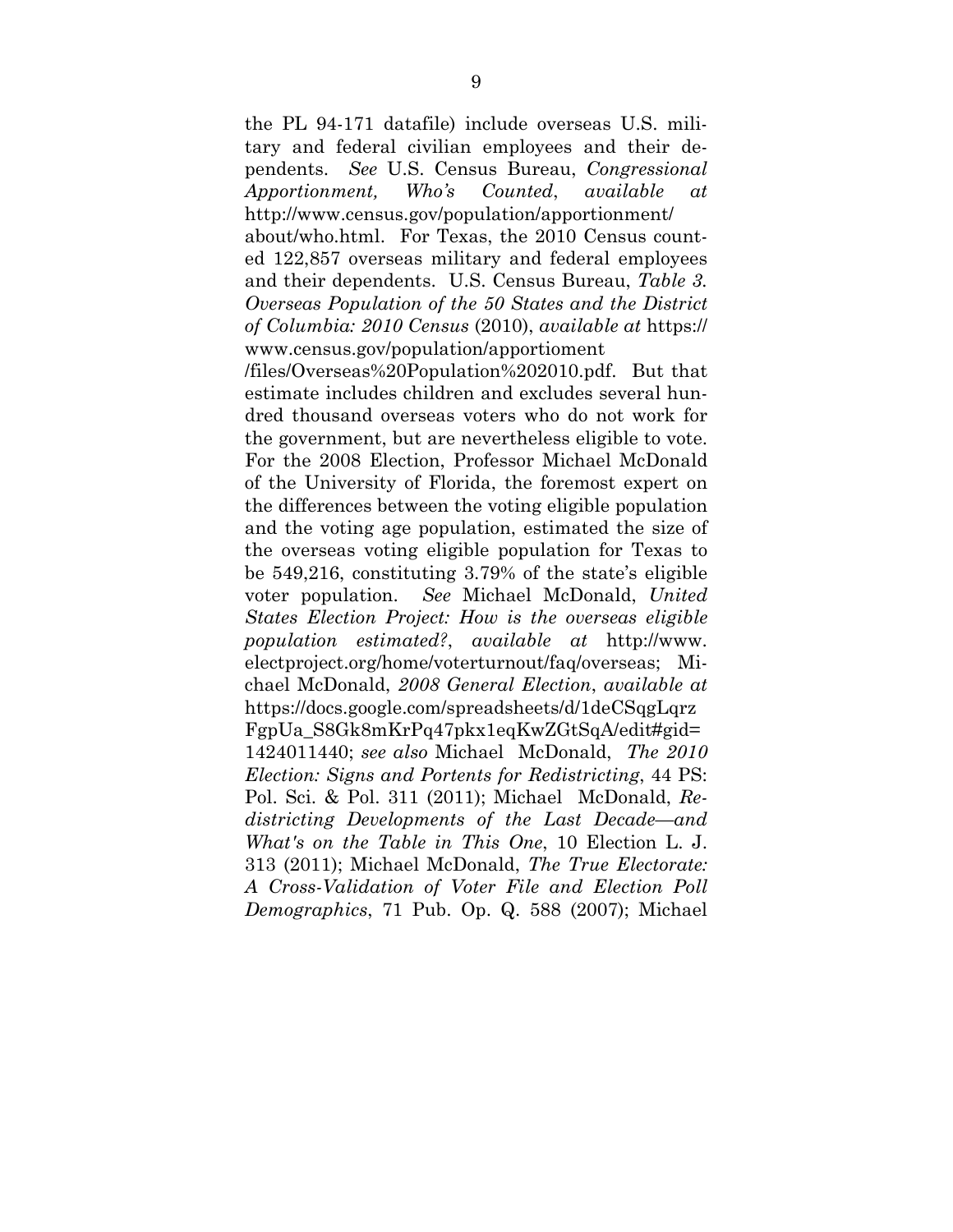McDonald, *The Turnout Rate Among Eligible Voters for U.S. States, 1980-2000*, 2 State Pol. & Pol'y Q. 199 (2002); Michael McDonald & Samuel Popkin, *The Myth of the Vanishing Voter*, 95 Am. Pol. Sci. Rev. 963 (2001).

Despite the best efforts of political scientists and data analysts, these partial estimates of the voting eligible population remain ballpark figures, at best, and are available, if at all, at the state level. None are available in a format or at a level of geography that could be used for redistricting. No state can identify with precision the number of eligible voters in particular neighborhoods, let alone census blocks or precincts used to build redistricting plans. As the Texas data demonstrate, these discrepancies between the eligible voter population in the state and any available redistricting data (even those relied on by Appellants) can be quite large: differences amounting to several million people. Therefore, Appellants' argument that the Constitution requires redistricting on the basis of equal numbers of eligible voters necessarily implies a new and radical constitutional mandate that forces the government to collect heretofore unavailable information about the eligibility and location of any potential voter. Under current circumstances, Appellants' constitutional standard simply cannot be satisfied.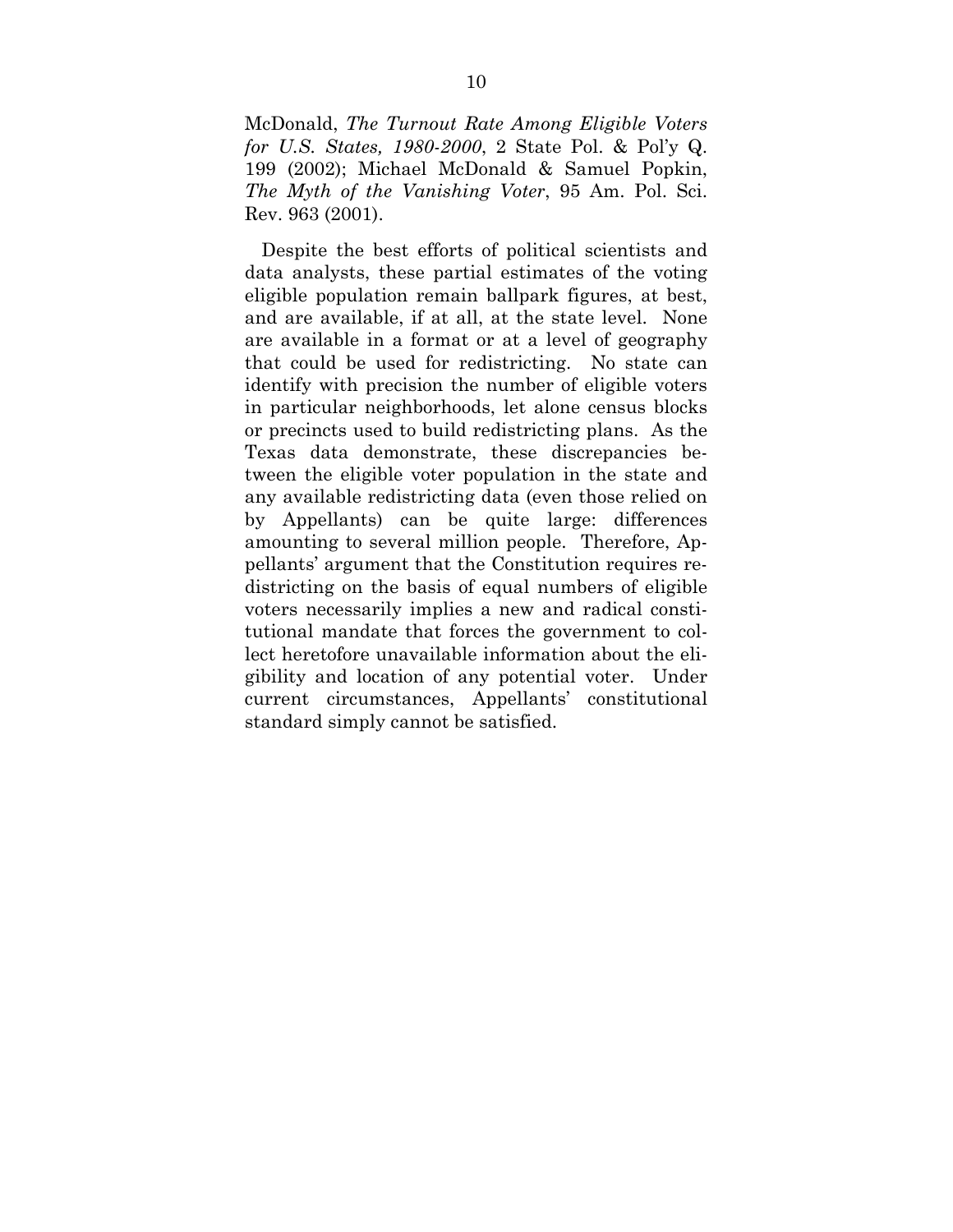### **II. SURVEY DATA CONCERNING CITIZEN-SHIP ARE INAPPROPRIATE AS THE POPULATION BASIS FOR DETERMIN-ING COMPLIANCE WITH ONE PERSON, ONE VOTE.**

Appellants and *amici* rely on citizenship data derived from the American Community Survey (ACS) as a second-best attempt to approximate the eligible voter population. As noted above, such data do not come close to representing the eligible voter population. ACS data have additional shortcomings as the population standard for one person, one vote, however. The ACS is a very valuable and important survey, but it is not a census. It is not mandated by the Constitution and could be eliminated at any time. In fact, the House of Representatives has previously voted to end it, and due to the government shutdown in 2013 and a reduction in funding in 2004, the survey suffered from low response rates.3

 <sup>3</sup> *See* Catherine Rampell, *The Beginning of the End of the Census?*, N.Y. Times (May 19, 2012), http://www.nytimes.com /2012/05/20/sunday-review/the-debate-over-the-americancommunity-survey.html (noting the vote in Congress and quoting Representative Daniel Webster as saying "We're spending \$70 per person to fill this out. That's just not cost effective."); U.S. Census Bureau, *American Community Survey: Response Rates*, *available at* http://www.census.gov/acs/www/ methodology/sample-size-and-data-quality/response-rates/ (noting a 7.4 percentage point drop in the response rate from the previous year and explaining "[a]s a result of the 2013 government shutdown, the ACS did not have a second mailing, a telephone followup, or a person followup operation for the October 2013 housing unit panel."); *see also id.* ("Similarly, due to a reduction in funding in 2004, the telephone and personal visit followup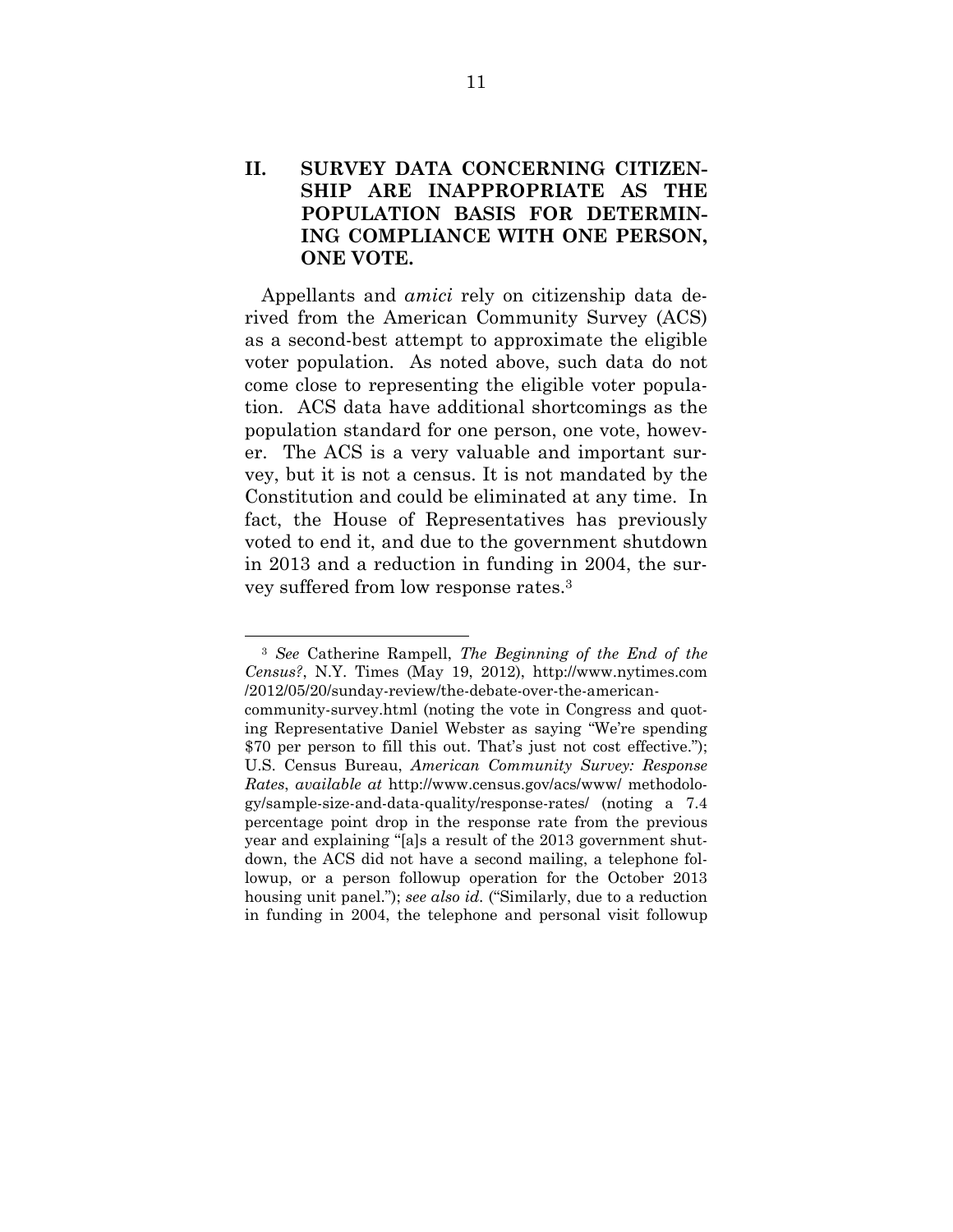The ACS, while revolutionary and essential as a tool to inform public policy, is not designed to produce districts that conform to constitutional requirements. Its yearly estimates of the citizen voting age population (CVAP) come with an impermissibly high margin of error to serve as the standard for one person, one vote. If used as the touchstone for judging malapportionment, five-year averages of yearly ACS surveys would lead to districts based on stale data that are half a redistricting-cycle old. In short, even if one were to ignore the mismatch between the ACS data and the eligible voter population, requiring that districts be drawn on the basis of survey results introduces new errors and controversies into the redistricting process.

Virtually all data concerning the current rates of citizenship of the U.S. population come from the American Community Survey. The ACS draws from a sample of approximately 2.5 percent of American households, derived from rolling surveys of roughly 295,000 people per month throughout the year. The Census Bureau publishes yearly estimates of the relevant survey items, as well as three and five year averages of those items, along with accompanying margins of error. U.S. Census Bureau, *A Compass for Understanding and Using American Community Survey Data: What General Data Users Need to Know* 3 (2008), *available at* https://www.census.gov /content/dam/Census/library/publications/2009/acs/A CSAIANHandbook.pdf. However, highlighting the uncertain future of the ACS, the Census Bureau it-

operations for the January 2004 panel were dropped, which resulted in a comparable effect on the overall 2004 response rate."). The response rate for Texas in 2013 was 88.4 percent. *See id.*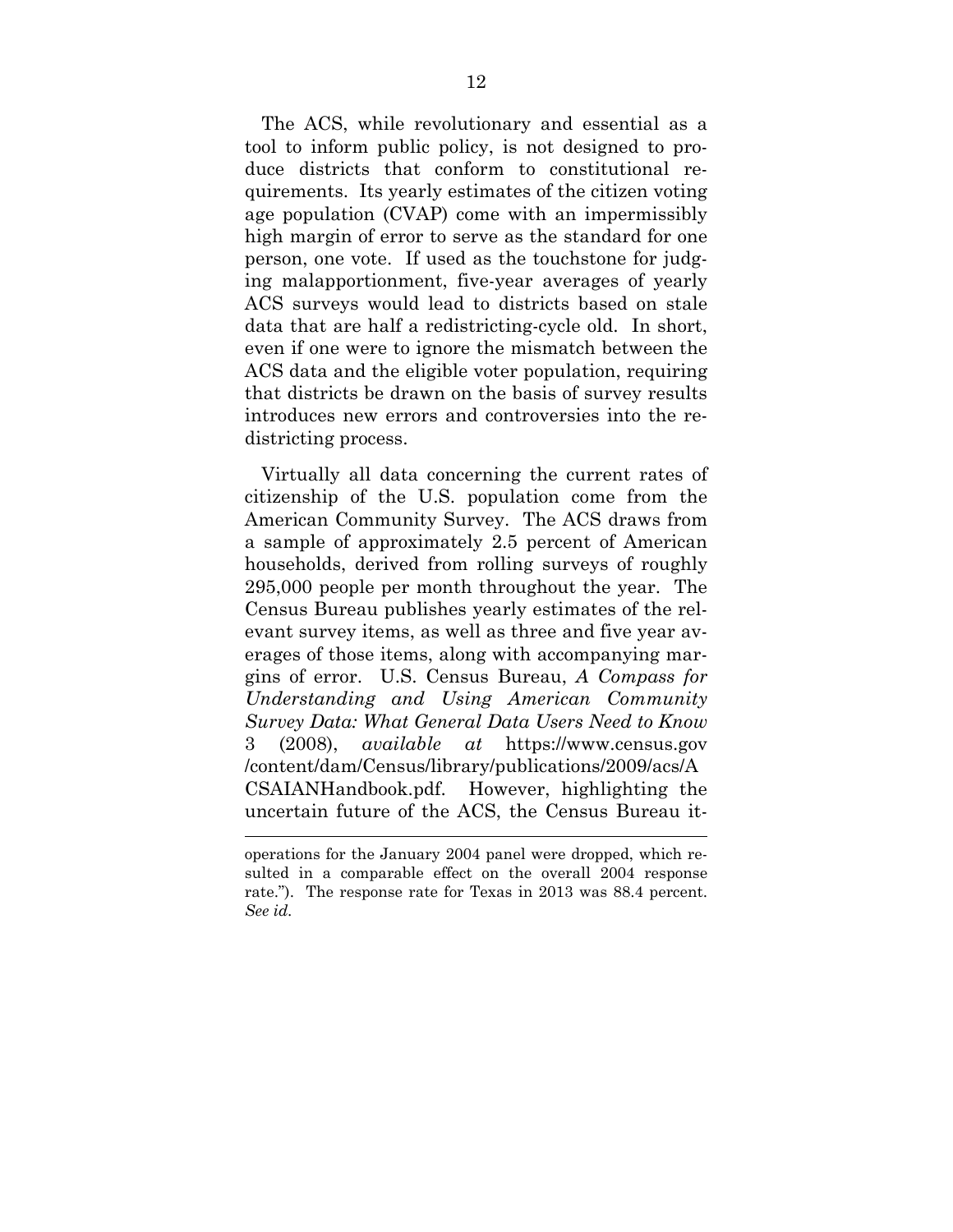self has now even proposed eliminating the threeyear averages of the ACS due to "tight budgetary considerations."4

The ACS is not a survey primarily concerned with issues related to citizenship, let alone the redistricting process. It replaced what was known as the census "long form," which had been given to one out of every six Americans at the time of the decennial census. The ACS provides information concerning all matter of population and housing characteristics. The survey asks questions on everything from a house's plumbing, heating fuel, internet connectivity, and tax rates, to its occupants' citizenship, marital, employment, and veteran status. *See* U.S. Census Bureau, *American Community Survey*, *available at* http://www.census.gov/programs-surveys/acs/. "The ACS puts this up-to-date information about important social issues at the fingertips of people who need it, including policymakers, researchers, businesses and nongovernmental organizations, journalists, teachers, students, and the public." U.S. Census Bureau, *A Compass for Understanding and Using American Community Survey Data: What General Data Users Need to Know*, at 2.

The American Community Survey does not provide reliable, up-to-date estimates of the citizen voting age population (CVAP) at the level of granularity most appropriate for redistricting at lower levels of geography. The data released in time for redistricting are derived from data half a census cycle old or

 <sup>4</sup> U.S. Census Bureau, *Census Bureau Statement on American Community Survey 3-Year Statistical Product* (2015), *available at* http://content.govdelivery.com/accounts/USCEN-SUS/ bulletins/eeb4af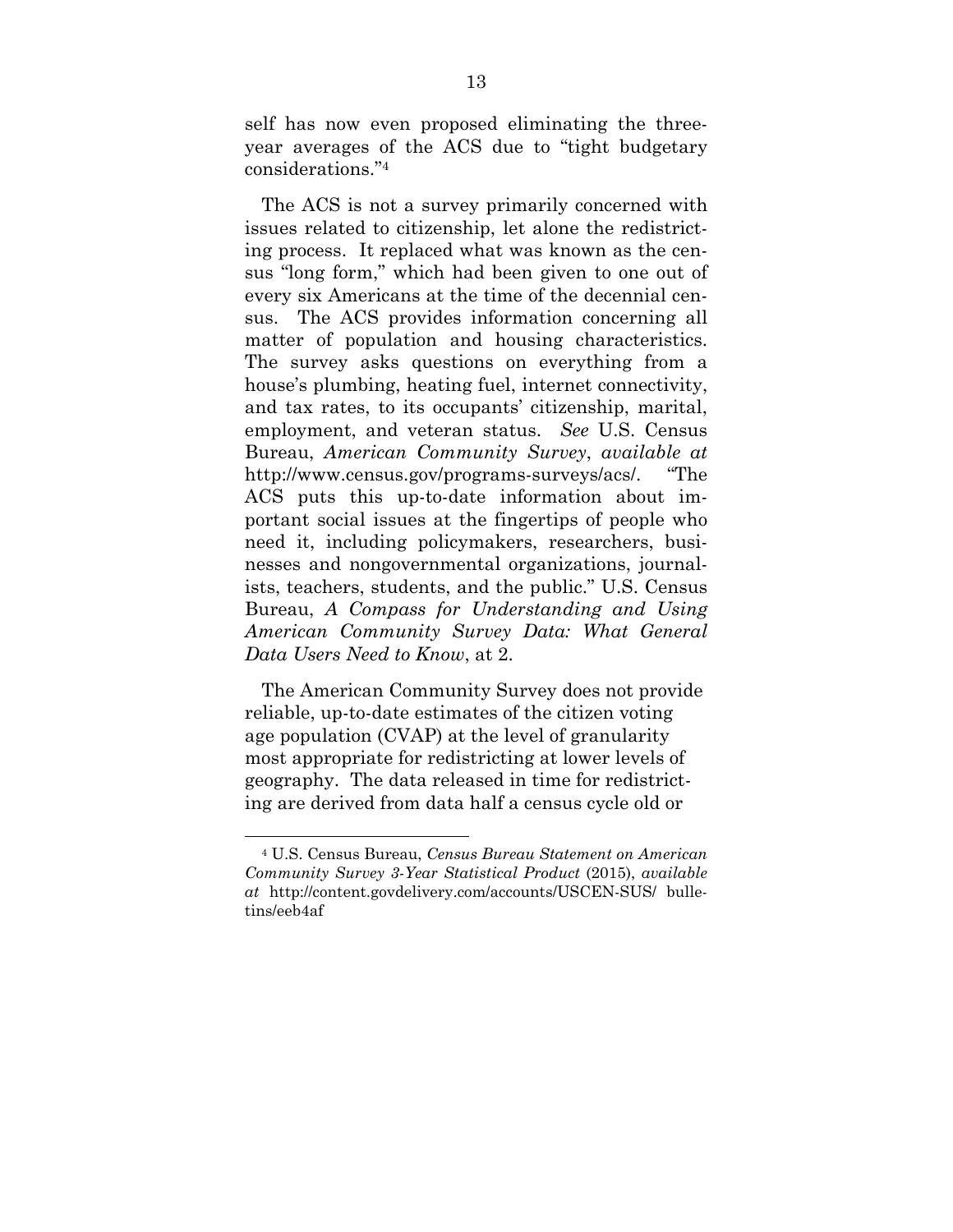released at too high a level of geography to be useful. Requiring redistricting based on ACS CVAP will introduce new types of errors into the redistricting process and create great uncertainty as to the appropriate benchmarks for evaluating compliance with oneperson, one-vote.

### **A. Yearly Estimates of the Citizen Voting Age Population from the American Community Survey Cannot Be Used To Establish Redistricting Plans That Comply with One Person, One Vote.**

No one, including Appellants or their supporting *amici*, suggests that the ACS one-year estimates would be appropriate for redistricting. *See* App. Br at 9 (presenting only five-year ACS CVAP averages). Due to the annual survey's small sample size, ACS one-year estimates are only released for census places (usually cities and towns), county subdivisions, and other levels of geography that have a total population in excess of 65,000 people. *See* U.S. Census Bureau, *American Community Survey: 2010 Release Schedule*, *available at* http://www.census.gov /programs-surveys/acs/news/data-releases/2010

/release-schedule.html. Even assuming that such estimates provided accurate coverage to an entire state, one cannot patch together large population units to build redistricting plans that comply with one person, one vote. In fact, for the majority of states, districts for the lower house of the state legislature have fewer than 60,000 people. *See* Nat'l Conference of State Legislatures, *2010 Constituents Per State Legislative District Table*, *available at* http://www.ncsl.org/research/about-state-

legislatures/2010-constituents-per-state-legislativedistrict.aspx. In other words, the released one-year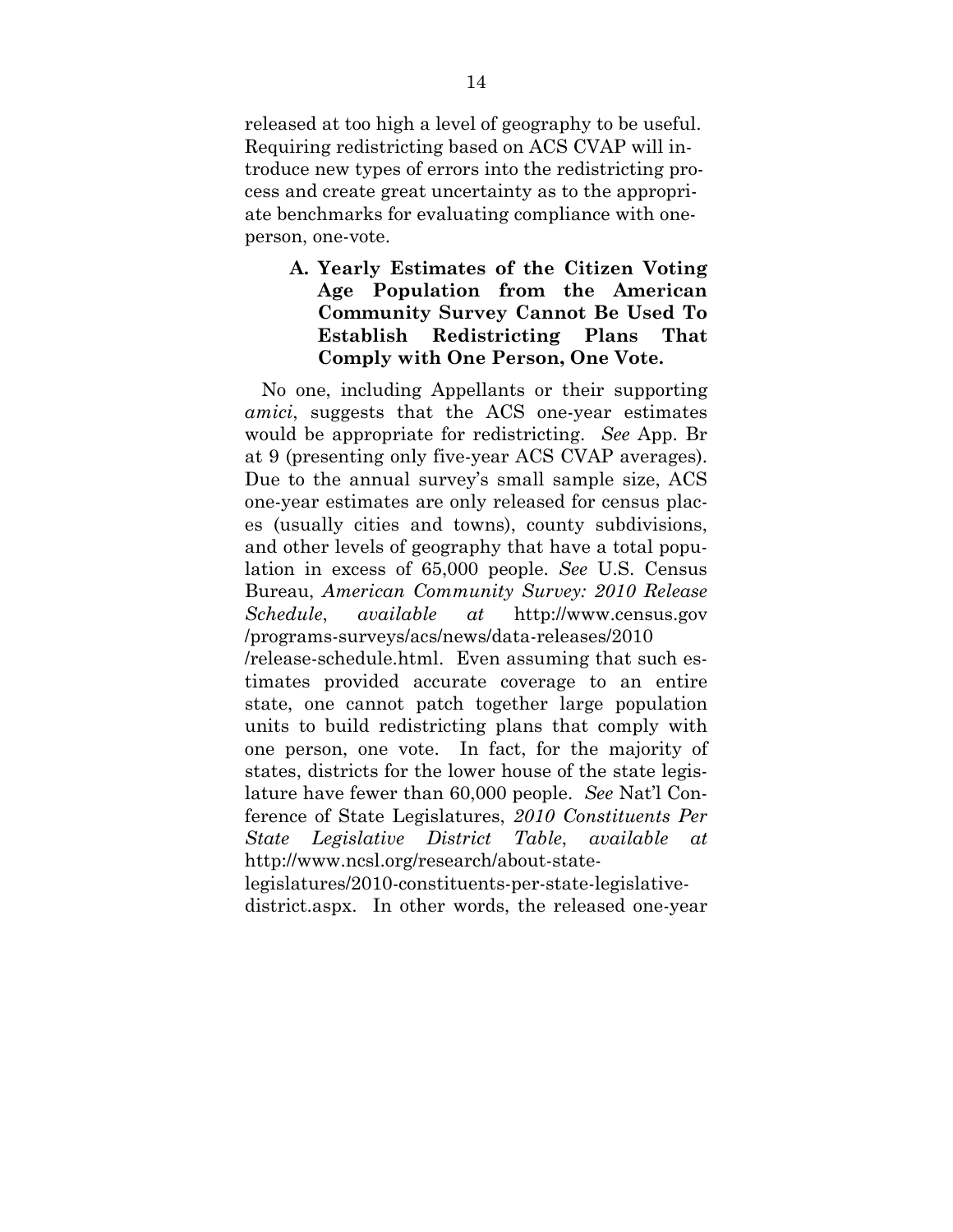data are for levels of geography that themselves are larger than most lower house state legislative districts. The same can be said for the thousands of towns (census places) that need to redistrict, but population data from the ACS are released only for the town as a whole. (Even in the unlikely event the Census continues to provide them, the three-year averages, which are released for areas of 20,000 or more people, would be inappropriate building blocks for redistricting for the same reasons.5)

In addition, data from the yearly ACS are not compiled and delivered in time to complete redistricting for upcoming elections for some jurisdictions. ACS estimates are released approximately nine months after the end of the survey year. For example, 2010 ACS estimates were released in September 2011. *See* U.S. Census Bureau, *American Community Survey: 2010 Release Schedule*. States, such as Virginia and New Jersey, need to redistrict well in advance of that date in order to prepare for their legislative elections that year. The ACS yearly surveys cannot be released in as timely a fashion as the decennial census, given that the survey is taken each month throughout the year, and some period must be allowed for compiling the data for the previous twelvemonth period.

 <sup>5</sup> *See* U.S. Census Bureau, *Census Bureau Statement on American Community Survey 3-Year Statistical Product*, ("As a result of tight budgetary considerations, the U.S. Census Bureau has proposed permanently discontinuing [the 3-year] statistical product from the American Community Survey beginning in fiscal year 2016.").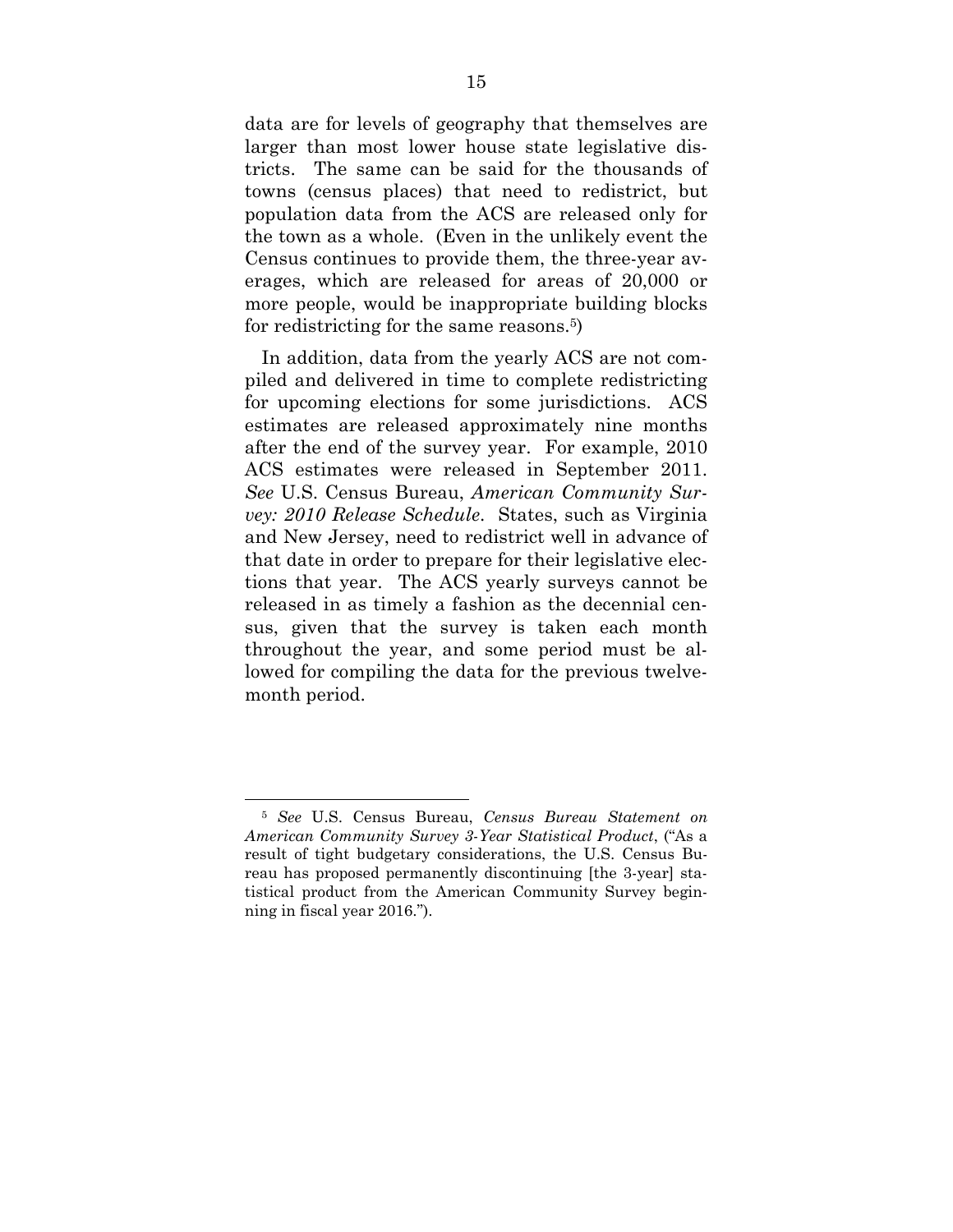#### **B. Five-year Averages of ACS CVAP Data Are Too Old To Serve As the Population Basis for Determining Compliance with One Person, One Vote.**

Because the single-year ACS data, as well as the three-year averages, are insufficiently granular for use in redistricting, Appellants and *amici* suggest using the five-year averages of ACS data. *See* App. Br. at 9-13; Br. of Demographers Peter A. Morrison, Thomas M. Bryan, William A. Clark, Jacob S. Siegel, David A. Swanson and the Pacific Research Institute as *Amici Curiae* in Support of App., at 12-15 (hereinafter PRI Br.). Five-year averages are unfit for redistricting for similar reasons as the other data releases, but also for the added fact that the averages are not fresh enough to ensure that plans actually reflect the population at the time of redistricting.

Five-year averages, by their very nature, describe what the citizenship rate *was*, not what it *is*. Under the best of circumstances, a jurisdiction would redistrict on the basis of data, some of which is more than five years old at the time of the line-drawing. To draw districts for the 2012 elections, for example, the "best" ACS five-year averages available would have been for the period 2006-2010. *See* U.S. Census Bureau, *American Community Survey: 2010 Release Schedule* (noting release of five year ACS averages from 2006 to 2010 on December 8, 2011, which would still have been too late for states such as New Jersey and Virginia, which held state legislative elections one month prior). Unlike the decennial census, which provides a snapshot of the population at the time, averages of the rolling ACS surveys give only a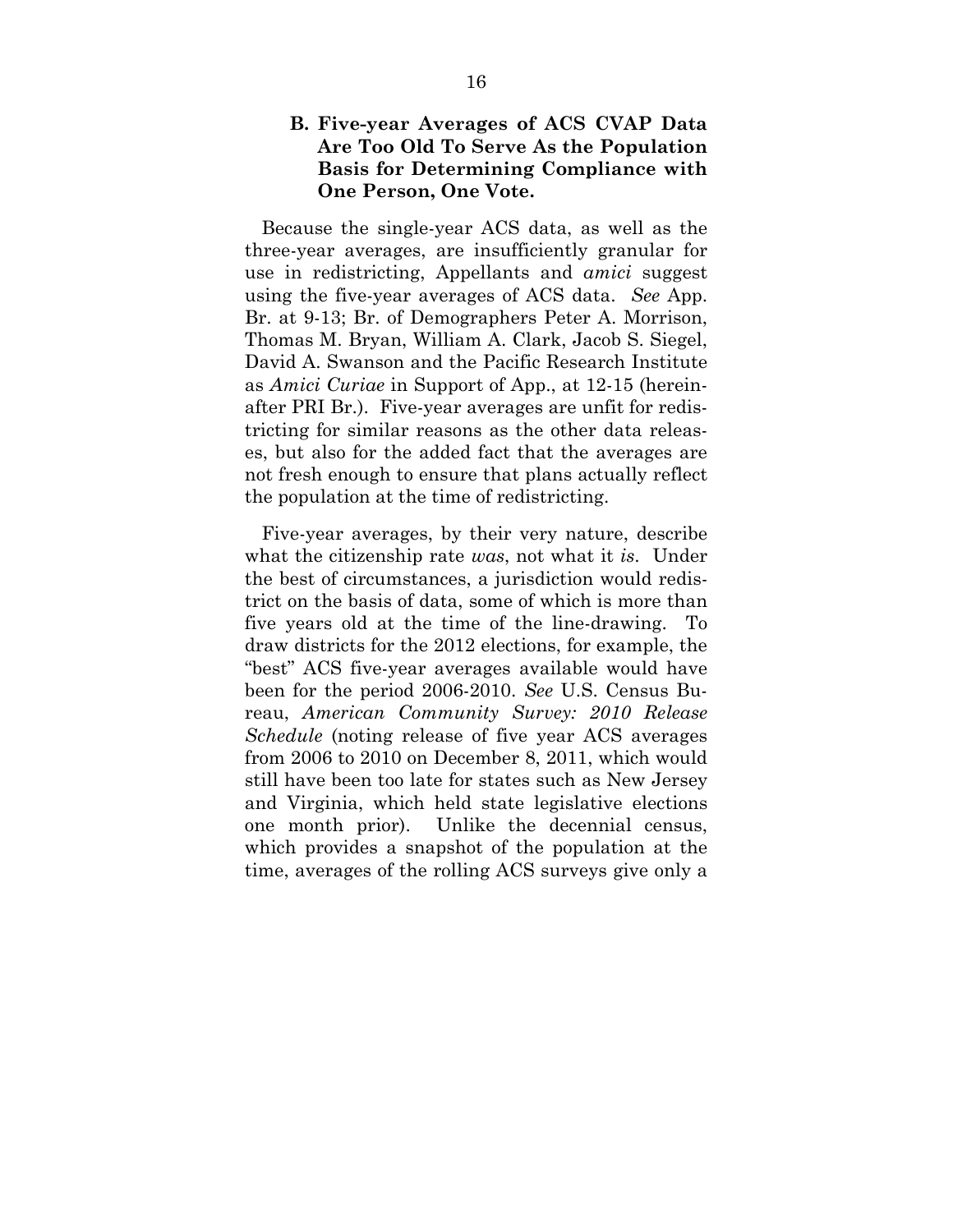rough sense of what the population may have been, sometime in the past.

Indeed, the situation is even worse. The stated CVAP for a given geography may *never* have been accurate, even if we assume each survey was performed perfectly. An average – as opposed to a median, for example – is simply the sum of all the years' estimates, divided by the number of years. As such, significant, recent changes in the CVAP would not be accurately reflected in the multiyear averages. For this reason, the Census Bureau itself cautions against their use for such purposes: "Multiyear estimates cannot be used to say what is going on in any particular year in the period, only what the average value is over the full period." *See* U.S. Census Bureau, *American Community Survey: Multiyear Accuracy of the Data* (2014), *available at* http://www2.census.gov/programs-surveys/acs/ tech\_docs/accuracy/MultiyearACSAccuracyofData201 3.pdf.

### **C. The Margins of Error for ACS CVAP Create Novel Problems for Assessing Compliance with One Person, One Vote.**

Redistricting with survey data, instead of the census enumeration, necessarily invites new controversies concerning the margin of error in surveys and the related uncertainty of the population estimates for districts. Even though the one-person, one-vote rule permits departures from precise mathematical equality in district populations, never has this Court engaged with the question of the degree of uncertainty the Constitution would permit for the reported population estimates of such districts. In other words, redistricting on the basis of survey results re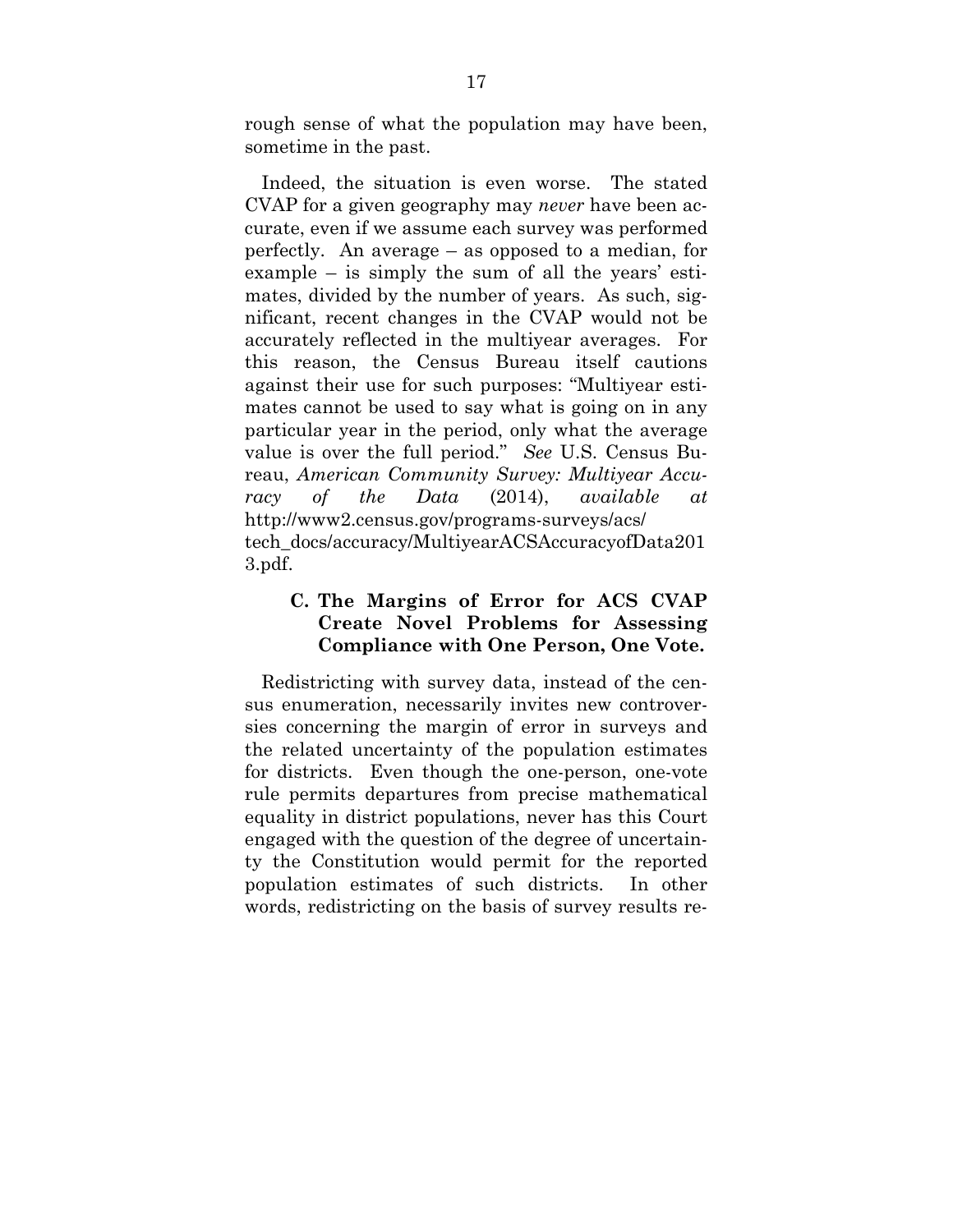quires some new constitutional rule, not about how equal districts must be, but rather how confident courts must be that the reported estimates reflect the "true" population counts.

Uncertainty in the ACS CVAP estimates is expressed by confidence intervals and related margins of error. Margins of error are familiar to any consumer of public opinion polls – such as when a poll says "45 percent of Americans approve of the job the President is doing, plus or minus three percentage points." Ordinarily, such statements reflect the conclusion that the observer is 95 percent confident that the true value is somewhere within the margin of error – in this example, somewhere between 42 percent and 48 percent. The ninety-five percent confidence interval is the standard normally used to establish "statistical significance." *See* Federal Judicial Center, *Reference Manual on Scientific Evidence* 124, 194 (2000).

The American Community Survey provides margins of error for each estimate and states the confidence interval. The ACS releases data and error margins at the 90 percent confidence interval. *See*  U.S. Census Bureau, *American Community Survey: Multiyear Accuracy of the Data*, at 11 ("All ACS published margins of error are based on a 90 percent confidence interval."); U.S. Census Bureau, *American Community Survey: Sample Size Definitions*, *available at* https://www.census.gov/programssurveys/acs/methodology/sample-size-and-dataquality/sample-size-definitions.html ("You can be 90 percent confident that the interval within the margin of error from the estimate includes the true value.") The ACS should not be faulted for doing so; it simply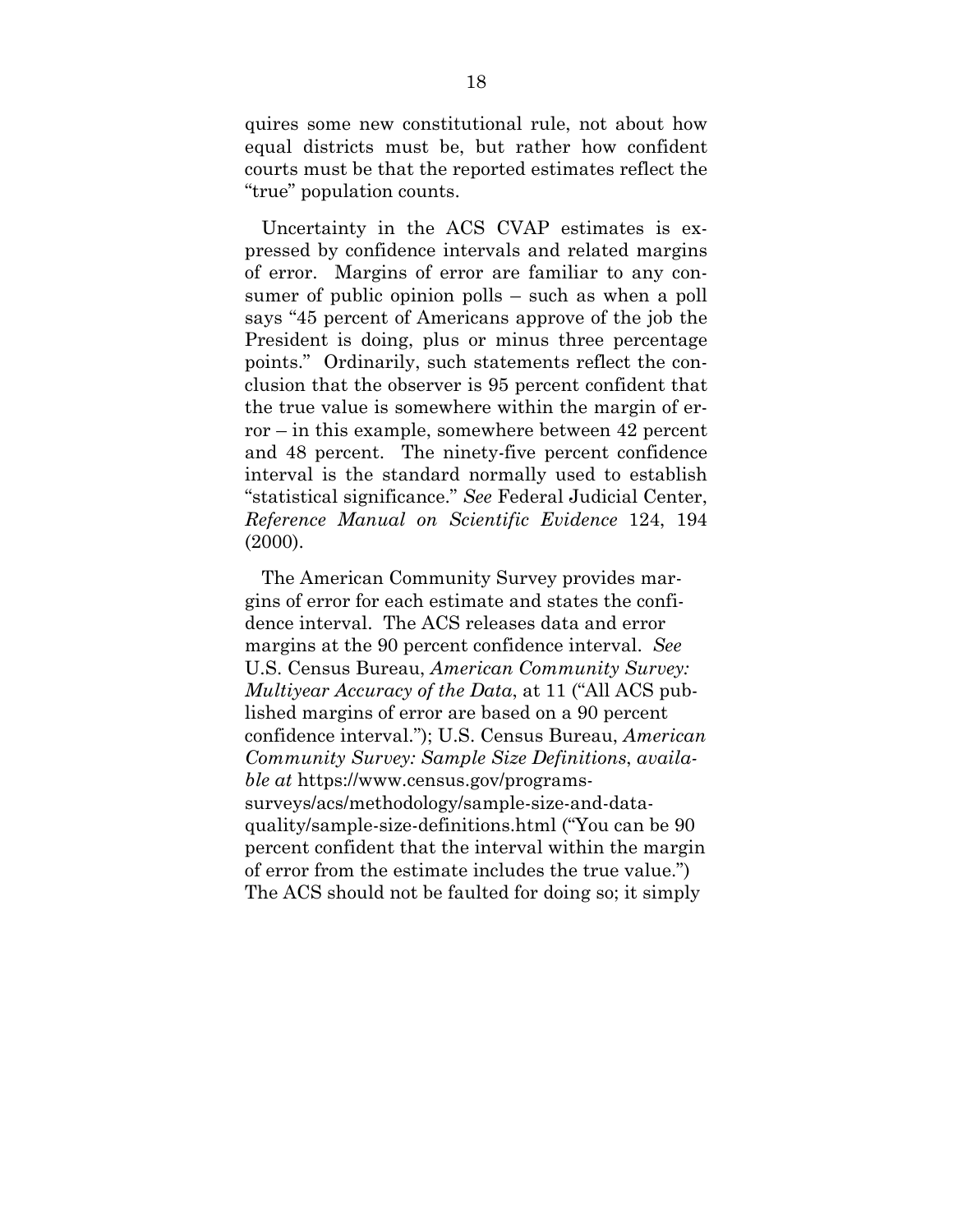reflects the degree of statistical confidence the Census Bureau has in the numbers it is releasing based on the size of the sample. In other words, ten percent of the time, one should expect the CVAP estimates to be outside the stated margin of error.6

The size of the margins of error in the stated CVAP averages, moreover, will depend on the size of the average population of the given geography. For areas with larger numbers of people, a greater number of ACS respondents should be expected and the estimates of the average population over the time period should be more reliable. The building blocks of a dis-

 <sup>6</sup> Another source of error in the CVAP estimates comes from nonresponse to the citizenship question on the ACS. When a respondent does not respond, sometimes the Census will then fill in a response based on the best guess (using standard statistical imputation techniques) as to what the citizenship of the respondent is. These errors are not insignificant. In the 2013 ACS, 5.2% of responses to the citizenship question were "allocated" by the Census because the respondent did not answer the question. *See* U.S. Census Bureau, *American Community Survey: Item Allocation Rates*, *available a*t http://www.census.gov /acs/www/methodology/sample-size-and-data-quality/item-

allocation-rates/#note1; *see also* U.S. Census Bureau*, American Community Survey: Item Allocation Rates Definitions*, *available at* http://www.census.gov/programs-surveys/acs/methodology /sample-size-and-data-quality/item-allocation-rates-

definitions.html ("Allocation . . . involves using statistical procedures, such as within-household or nearest neighbor matrices populated by donors, to impute for missing values."). *Cf*. *Utah v. Evans*, 536 U.S. 452, 506 (2002) (Thomas, J., dissenting) ("I am persuaded that much like earlier methods of estimation, hot-deck imputation—a modern statistical technique that the Census Bureau refers to as 'estimation'—is not constitutionally permissible."); *id.* at 508-09 ("Because hot-deck imputation is an estimation procedure that includes persons not 'actually' counted, its use to adjust the census for apportionment purposes runs afoul of the Constitution.").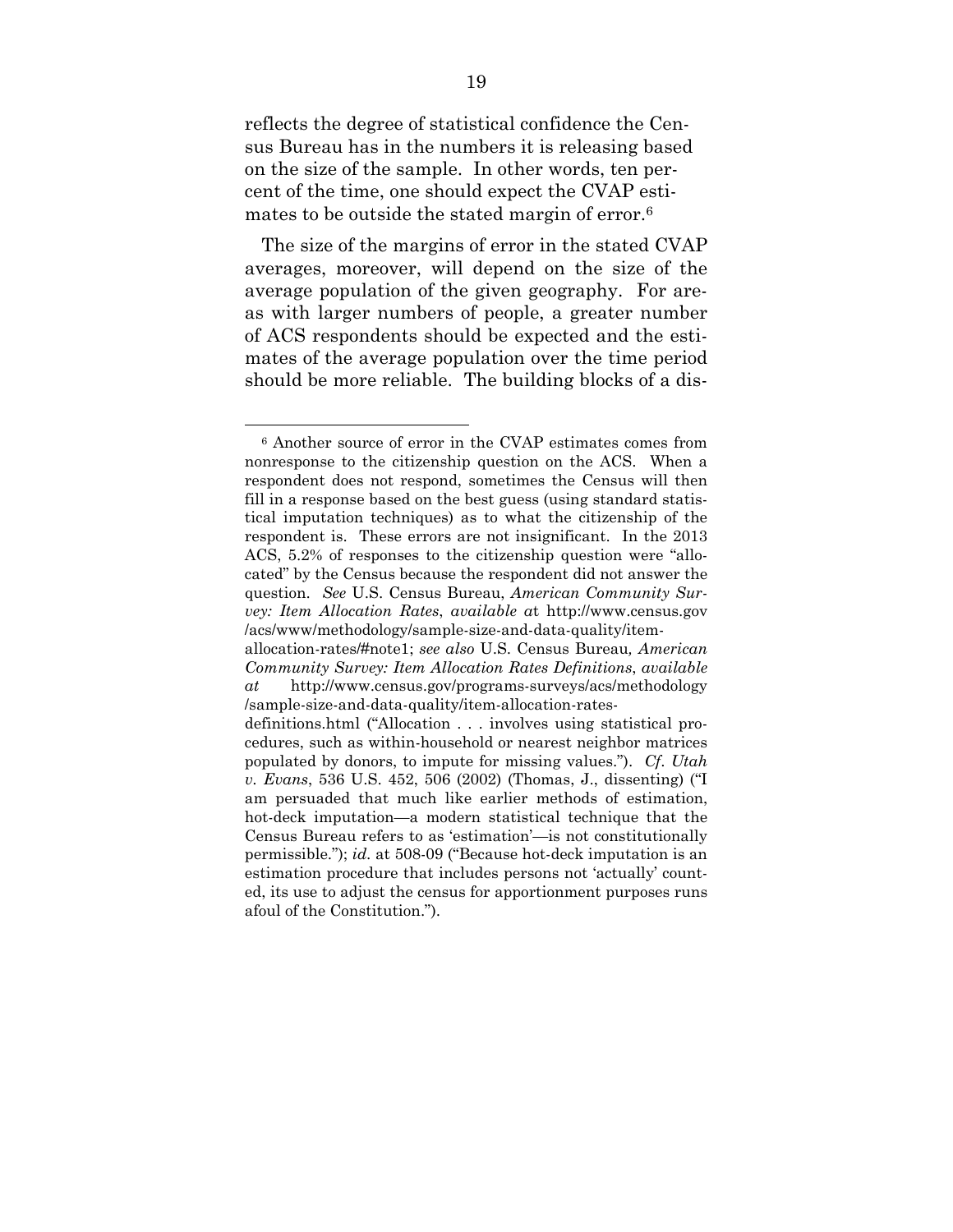trict will have greater margins of error than the district itself, just as districts within a city or state will have greater margins of error than the city or state itself.

As an example, consider a small city, such as Alamo, Texas, which has a large noncitizen population. The most recent ACS five-year averages suggest that the total estimated population from 2009 to 2013 was 18,660 (with a margin of error of 43), with a total estimated CVAP of 10,580 (with a margin of error of 826). *See* U.S. Census Bureau, *Redistricting Data: Voting Age Population by Citizenship and Race (CVAP)*, *available at* http://www.census.gov/rdo/data/ voting age population by citizenship and race cvap.html. In other words, it would be accurate to say, with 90 percent confidence, that the "true" average CVAP of Alamo over that five-year period was somewhere between 11,406 and 9,754. Even if a city like Alamo were not further divided into districts, the error in the estimated CVAP is plus or minus 7.8 percentage points. Were it divided into districts, the estimated errors for the CVAP within such districts would be much greater.

*Amici* are incorrect to suggest that existing oneperson, one-vote jurisprudence accommodates such margins of error. *See* PRI Br. at 29-31. First, as the example above suggests, for many jurisdictions, let alone the districts within them, the error margins would be well outside the presumptively constitutional range of plus or minus five percentage points. *See Brown v. Thompson*, 462 U.S. 835, 842 (1983); *Voinovich v. Quilter*, 507 U.S. 146, 160-62 (1993). Second, even if the range of CVAP estimates between districts is within those bounds, margins of error are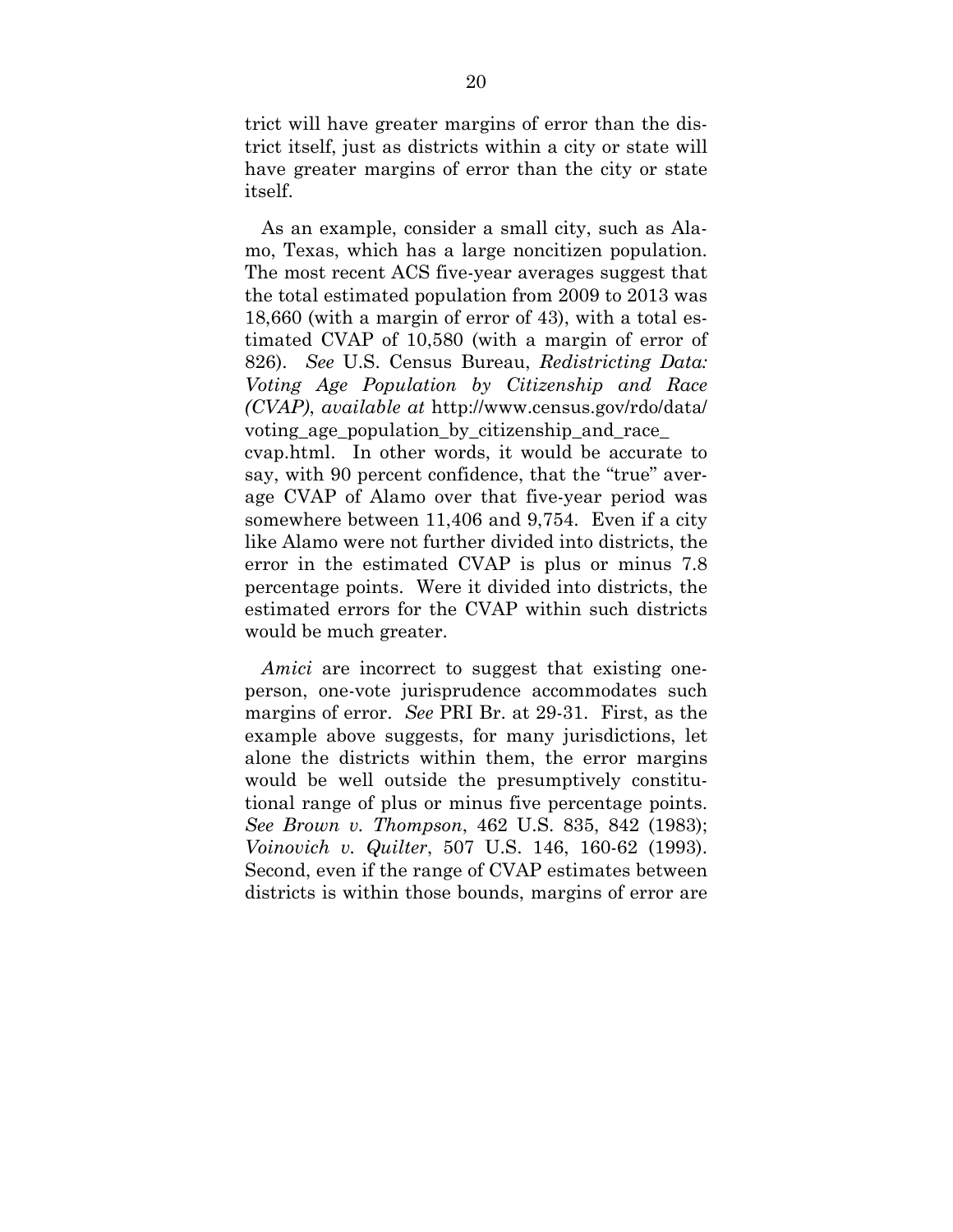different than principled departures from population equality. A plan with purportedly equal CVAP districts with a five percent margin of error (based on a 90 percent confidence interval) is different than a redistricting plan with districts that depart from population equality by five percent. With redistricting based on ACS survey results, the disparity between districts represents the lack of confidence as to what the true population of the districts actually is. In the familiar situation courts confront, in contrast, the population difference between districts represents the variance from the ideal population per district. In evaluating those departures from population equality, the courts can then decide whether such departures are justified by legitimate districting principles. *See, e.g., Larios v. Cox*, 300 F. Supp.2d 1320 (N.D. Ga. 2004), *aff'd*, 542 U.S. 947 (2004). The fact that courts ordinarily allow for departures from perfect equality in order to accommodate other state interests is not a license, then, to draw districts, in which the population estimates are themselves surrounded by considerable uncertainty.

#### **D. The Granularity of the Census Enumeration Makes It Superior to Five-Year Averages of ACS CVAP Data As a Population Basis for Redistricting**.

ACS data, unlike decennial census data, are not released at the census block level. Census blocks are the smallest level of geography for which the Census releases data. Census blocks "nest" in all other levels of census geography, such as block groups, tracts, county subdivisions, and counties. Census blocks are the atoms, in other words, out of which all other data aggregations are produced. Because the ACS — even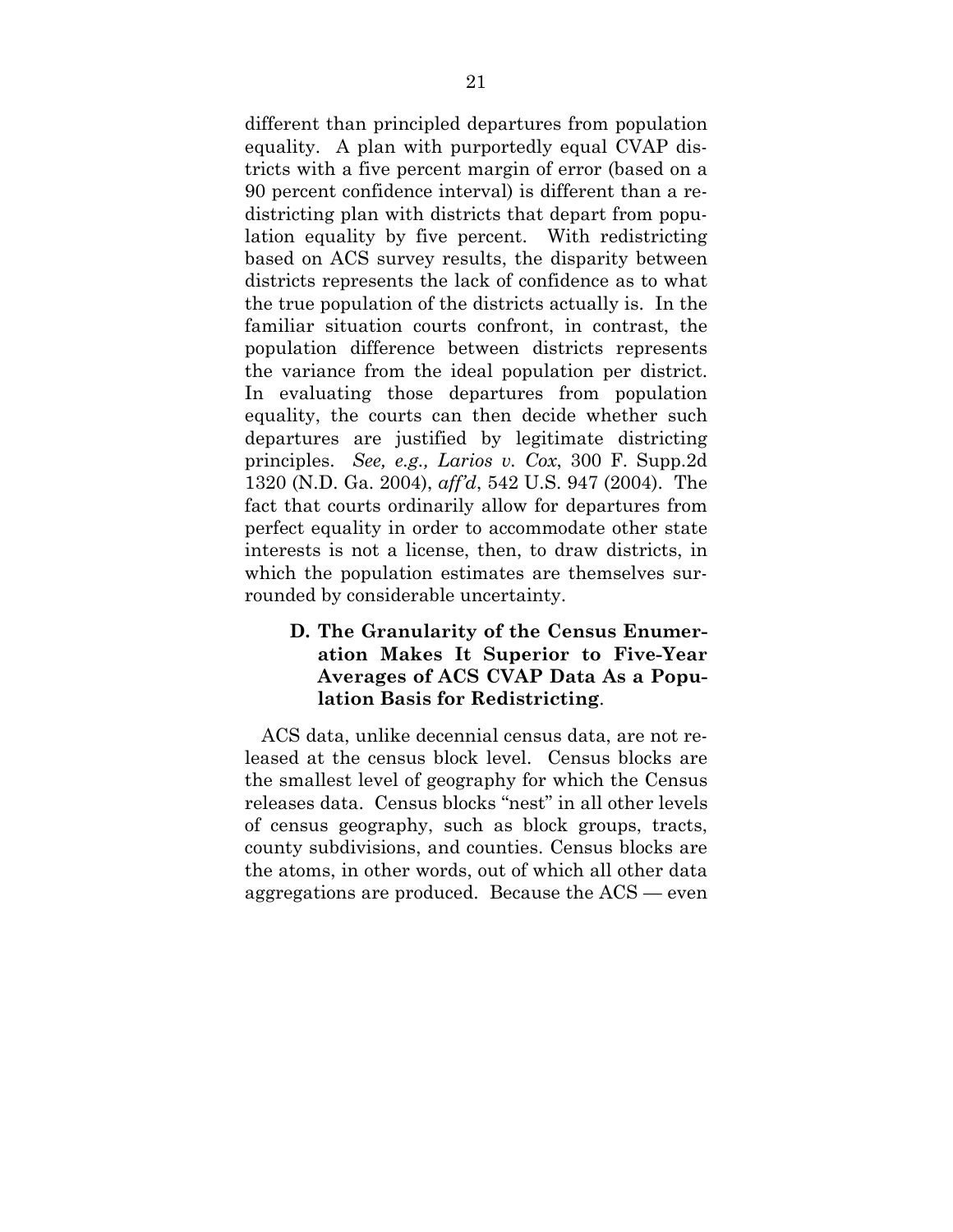the five year averages — rely on yearly 2.5 percent samples of the population, the Census Bureau does not release citizenship estimates at the census block level.

*Amici* casually assert that redistricting plans could, instead, be built from data at the census block group level. *See* PRI Br. at 23-26. Because the Census releases five-year ACS CVAP averages for block groups, *amici* argue that one need only aggregate these block groups together to form districts. Several problems occur, however, when one attempts to do so.

First, as with the single-year ACS data, many block groups are too large to serve as effective building blocks for redistricting plans. ACS CVAP data from Texas illustrate the point. Fort Bend County has two block groups, in which the estimated CVAP was 19,300 and 14,030. *See* U.S. Census Bureau, *Redistricting Data: Voting Age Population by Citizenship and Race (CVAP)* (Block Group 1, Census Tract 6729, Fort Bend County, Texas; and Block Group 1, Census Tract 6731.01, Fort Bend County, Texas). These block groups are at the extreme high end of the range, but hundreds more Texas block groups exist with CVAP estimates exceeding 3000 people.7 Texas is not unique in this respect. *See id*.

Because block groups contain many more people than do blocks, it is necessarily more difficult to draw a redistricting plan that will have relatively equal districts. As with a building that needs to be certain

 <sup>7</sup> *Amici* are, therefore, off the mark when they say that "a block group is a cluster of census blocks that contains between 600 and 3000 people." PRI Br. at 12.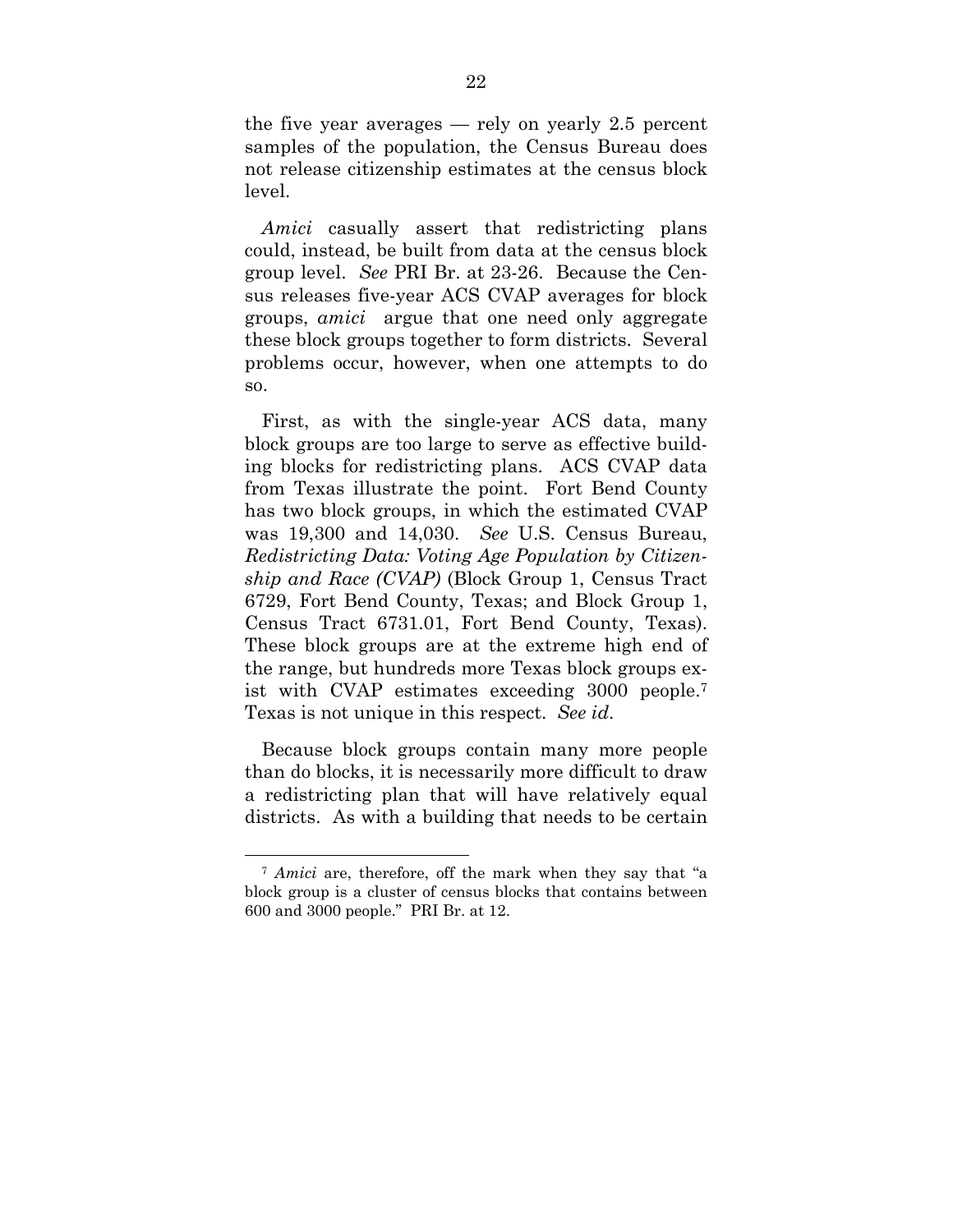dimensions, it will always be easier to achieve a desired configuration if the bricks one can choose are relatively small, rather than ones that are relatively large. Districting for local bodies or small state legislative districts might be impossible with such data as inputs. Even when it is possible to draw plans (such as for larger state legislative districts) with roughly equal estimated CVAP, all other legitimate redistricting goals would become more difficult to achieve.

One such goal is respect for precincts. Census block groups do not "nest" in voter tabulation districts (the census geography that usually refers to precincts). *See* U.S. Census Bureau, *Standard Hierarchy of Census Geographic Entities*, *available at* http://www2. census.gov/geo/pdfs/reference/geodiagram.pdf. To be sure, some states (such as Texas) ignore precinct lines when they redistrict, while others pay great attention to them. But when the geographic layer used for redistricting does not nest within precincts, districts will be more likely to cross more precincts, requiring that precinct boundaries be redrawn following the redistricting.

This particular critique is indicative of the larger problem of drawing districts with large population building blocks. The "chunkier" the building blocks for redistricting plans, the more difficult it will be to accommodate any number of other redistricting concerns while also complying with one person, one vote. Whenever block groups cross the geographic boundary of some community, the data constraints imposed by the choice to use the ACS will take precedence over those other concerns.

Of course, one could use different statistical techniques to break block groups into their component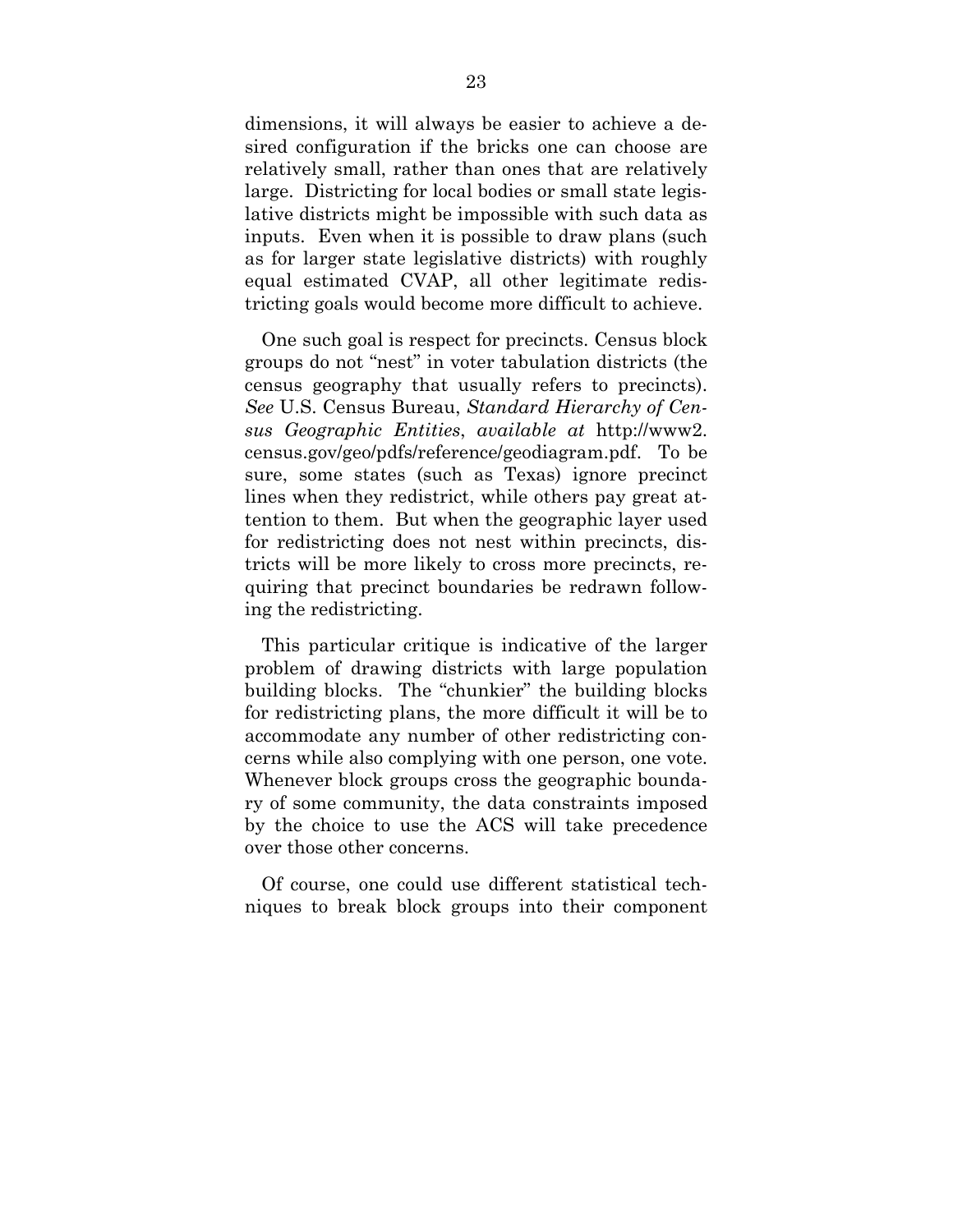blocks. *See* PRI Br. at 27 n. 29 (describing "raking" process"). In doing so, however, one must make certain assumptions about the distribution of the citizen population within the block group among its component blocks. Doing so introduces further error into the CVAP estimates and the resulting districts. Indeed, were this process free of error, the Census Bureau would release averaged CVAP data at the block level.

### **E. The Use of CVAP Data in Litigation Under the Voting Rights Act Does Not Demonstrate Its Appropriateness As the Standard for Determining Compliance with One Person, One Vote.**

The ACS dataset is incredibly valuable for certain purposes, just not for redistricting in compliance with one person, one vote. As the Census promotional materials for the ACS argue, "the ACS enables decision-makers to appropriately fund school-lunch programs, place new hospitals, build new businesses and take other actions that lead to healthy towns and cities." *See* U.S. Census Bureau, *How Do We Know? An American Community*, *available at* https://www.census.gov/library/infographics/acs\_com munity.html. One other purpose for which ACS data can be valuable is to demonstrate a violation and a potential remedy under section 2 or, previously, section 5 of the Voting Rights Act (VRA). *See* 52 U.S.C. §§ 10301, 10304; *see generally* Nathaniel Persily, *The*  Law of the Census: How to Count, What to Count, *Whom to Count, and Where to Count Them*, 32 Cardozo L. Rev. 755, 776, 778-81 (2011).

The legal questions to which CVAP data provide an answer are different for VRA litigation than for mal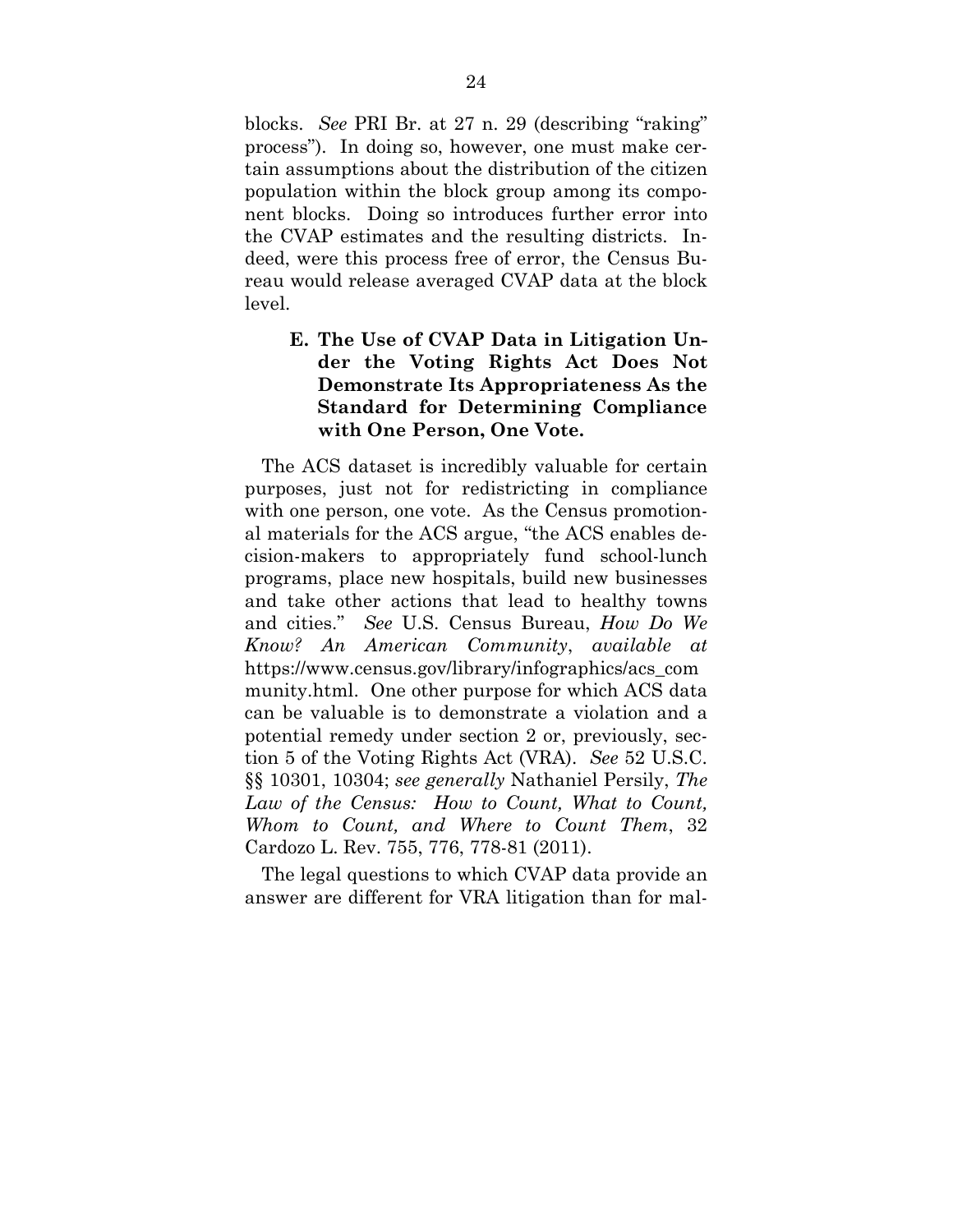apportionment cases. In both section 2 cases, and previously, section 5 enforcement actions, citizenship data are employed to demonstrate the ability of a minority community to elect its candidate of choice.8 Those provisions require some assessment as to whether a redistricting plan is, independently, responsible for a minority group's inability to elect its preferred candidates. CVAP data can be useful in proving (or disproving) whether the minority community is large enough to elect its preferred candidates.

Section 2 redistricting litigation requires an immense amount of data from varied sources. Census population data are the starting point, but much more information is necessary for courts to assess compliance with section 2. Data regarding citizenship, voter turnout, primary and general election returns, voter registration, and any number of other sociopolitical variables concerning the community at issue will be relevant to the litigation. *See* Bernard Grofman, *Expert Witness Testimony and the Evolution of Voting Rights Case Law*, *in Controversies in Minority Voting: The Voting Rights Act in Perspective*  197 (Bernard Grofman & Chandler Davidson, Eds., 1992). In addition, to demonstrate the "Senate Factors" relating to historical discrimination in voting, section 2 litigation often features historians and political scientists as expert witnesses offering detailed examinations of the relationship of different election regulations to rates of minority political participation

 <sup>8</sup> Here, we only discuss section 2 cases because the issues with section 5 enforcement actions were very similar. Moreover, following the Court's decision in *Shelby County v. Holder*, 133 S.Ct. 2612 (2013), jurisdictions no longer need to submit their redistricting plans for preclearance.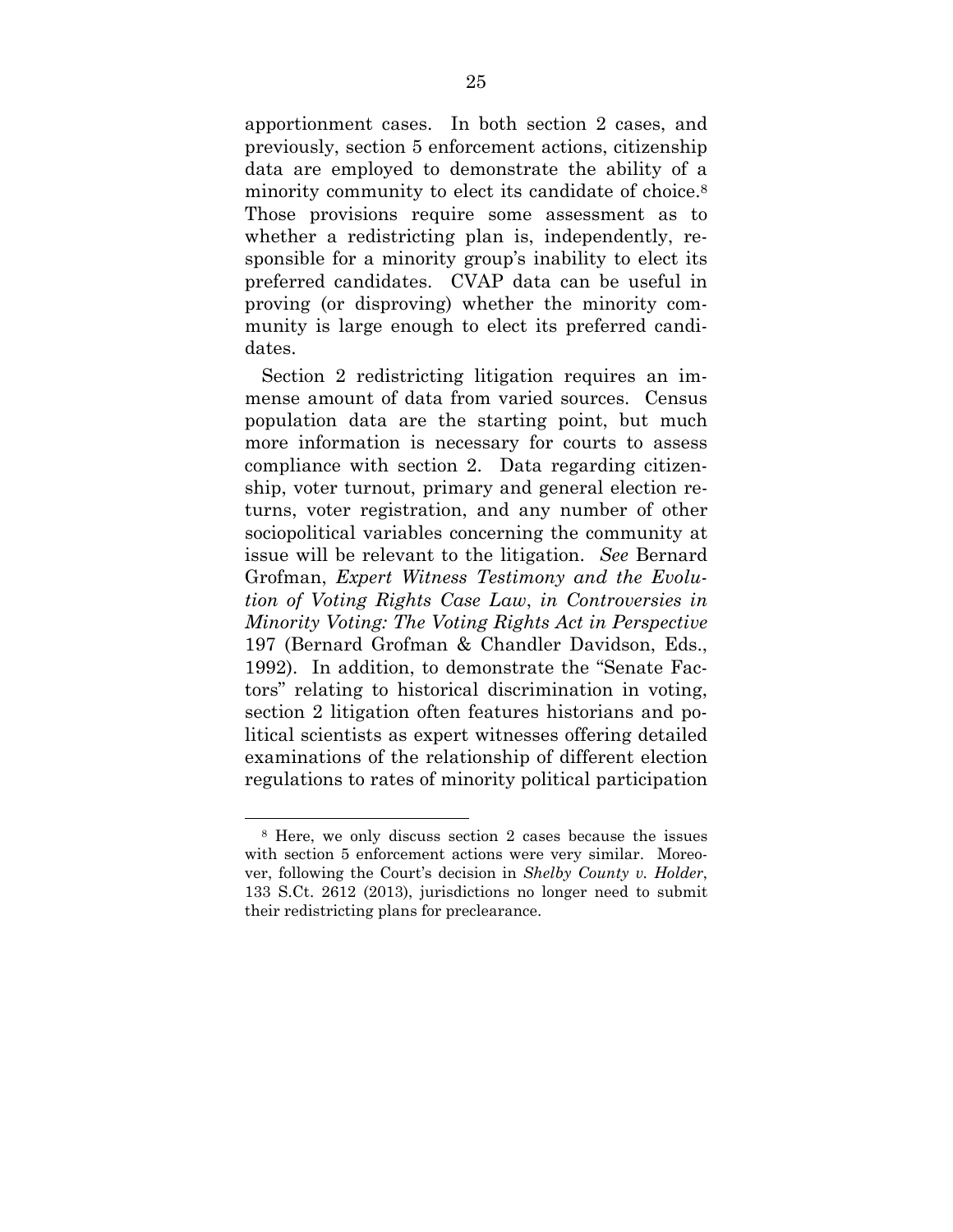and representation. *See generally* S. Rep. No. 97-417 (1982); Ellen Katz, *Documenting Discrimination in Voting: Judicial Findings Under Section 2 of the Voting Rights Act Since 1982* 20-49 (2005) (assembling cases that discuss each Senate Factor).

Citizenship data can come into the litigation at different stages. Plaintiffs alleging the illegality of a redistricting plan or at-large scheme under section 2 must show that their community is (1) large enough to constitute a majority in a single member district; (2) votes cohesively; and (3) is systematically outvoted by the majority racial group, which also engages in bloc voting. *See Thornburg v. Gingles*, 478 U.S. 30, 50-51 (1986). These threshold considerations must be satisfied because, otherwise, no remedy will be available to ensure that minorities can elect their preferred candidates. If the minority group has very low rates of citizenship, then the redistricting plan is not to blame for their lack of representation. Rather, their lack of sufficient voters is. Likewise, if election returns show that the minority community does not vote together, then it is the community's lack of political cohesion, rather than the redistricting plan, that is responsible for their lack of electoral success. As with citizenship data, no one believes that the proffered data concerning previous election results constitutes a precise predictor of how a given candidate will fare in an election in a hypothetical district.

This Court has never had occasion to grapple with the statistical issues concerning the ACS CVAP data, because the Court has not considered a section 2 case since the ACS was developed. *Cf*. *Bartlett v. Strickland*, 556 U.S. 1 (2009); *League of United Latin Am. Citizens v. Perry*, 548 U.S. 399, 438 (2006) (opinion of Kennedy, J.) (noting the ACS, but rejecting it be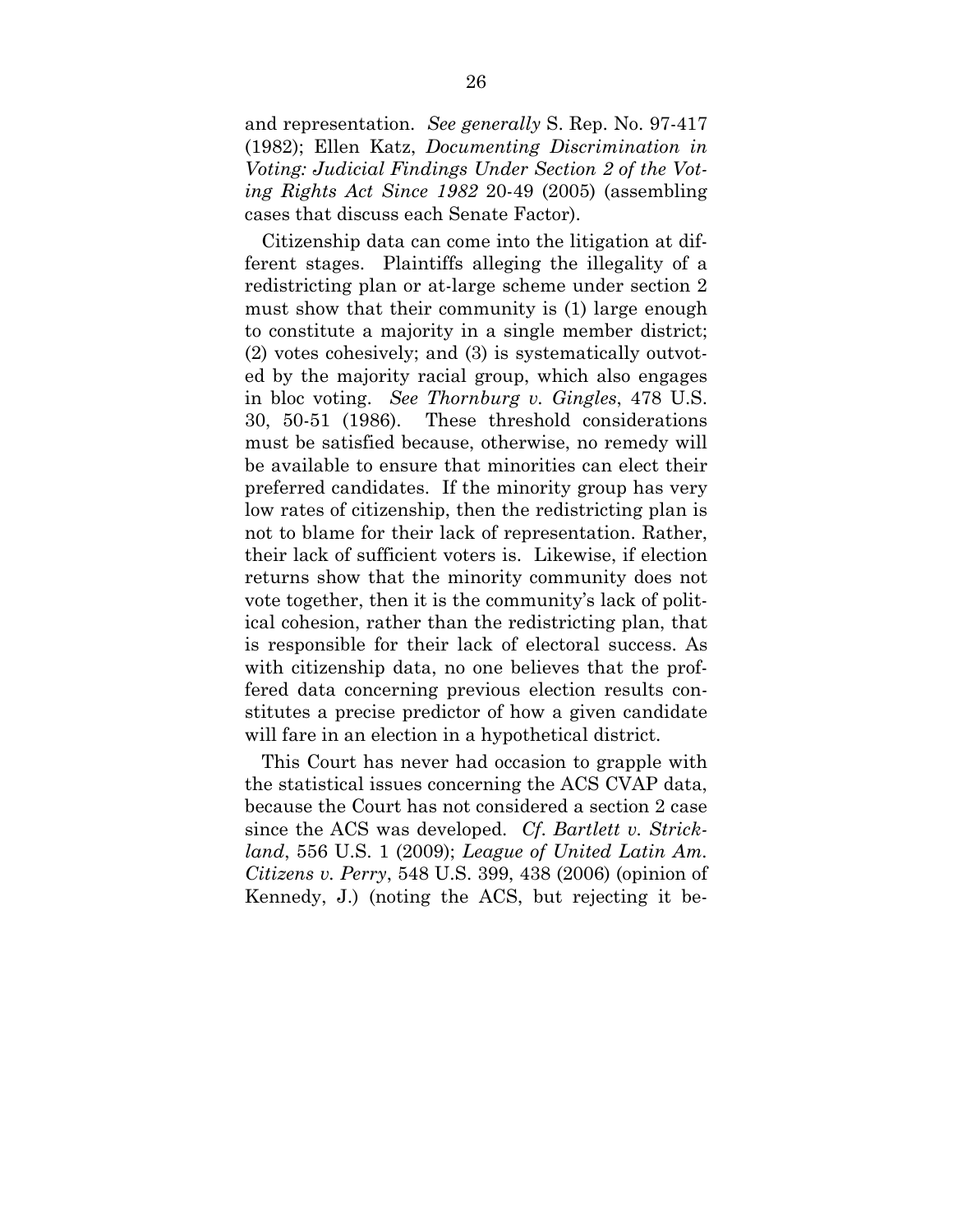cause only decennial census data were presented to the District Court). The CVAP estimates for every section 2 case considered by this Court were based on results from the Census long form, distributed to one-sixth of the U.S. population at a single time along with the decennial U.S. Census. Therefore, no previous case in this Court has had to deal with the problems detailed here concerning the staleness, variability, and margins of error in the ACS data, or the small size of the ACS sample and the problems involved in averaging such data over several years.

This is not to say that the Court should disregard ACS CVAP data were it to entertain a new section 2 challenge involving a community with low rates of citizenship. Those data, constituting as they do the best and only information on citizenship rates, will be indispensable for both plaintiffs and defendants in section 2 challenges. Ballpark CVAP estimates of the style provided by the ACS will often be necessary to show that the plaintiffs' lack of electoral success is not due to widespread voter ineligibility and that a remedial districting plan is feasible. The concerns related here, however, only demonstrate the importance of not treating the ACS data as unreasonably precise. Plaintiffs' section 2 claims should not rise or fall on the basis of demonstrating, according to ACS data, that their community is exactly fifty percent plus one of a hypothetical district's CVAP. Like the many other sources of information involved in a section 2 case, ACS CVAP data should be viewed in context and considered alongside the body of information concerning the history of minority electoral success in the relevant jurisdiction.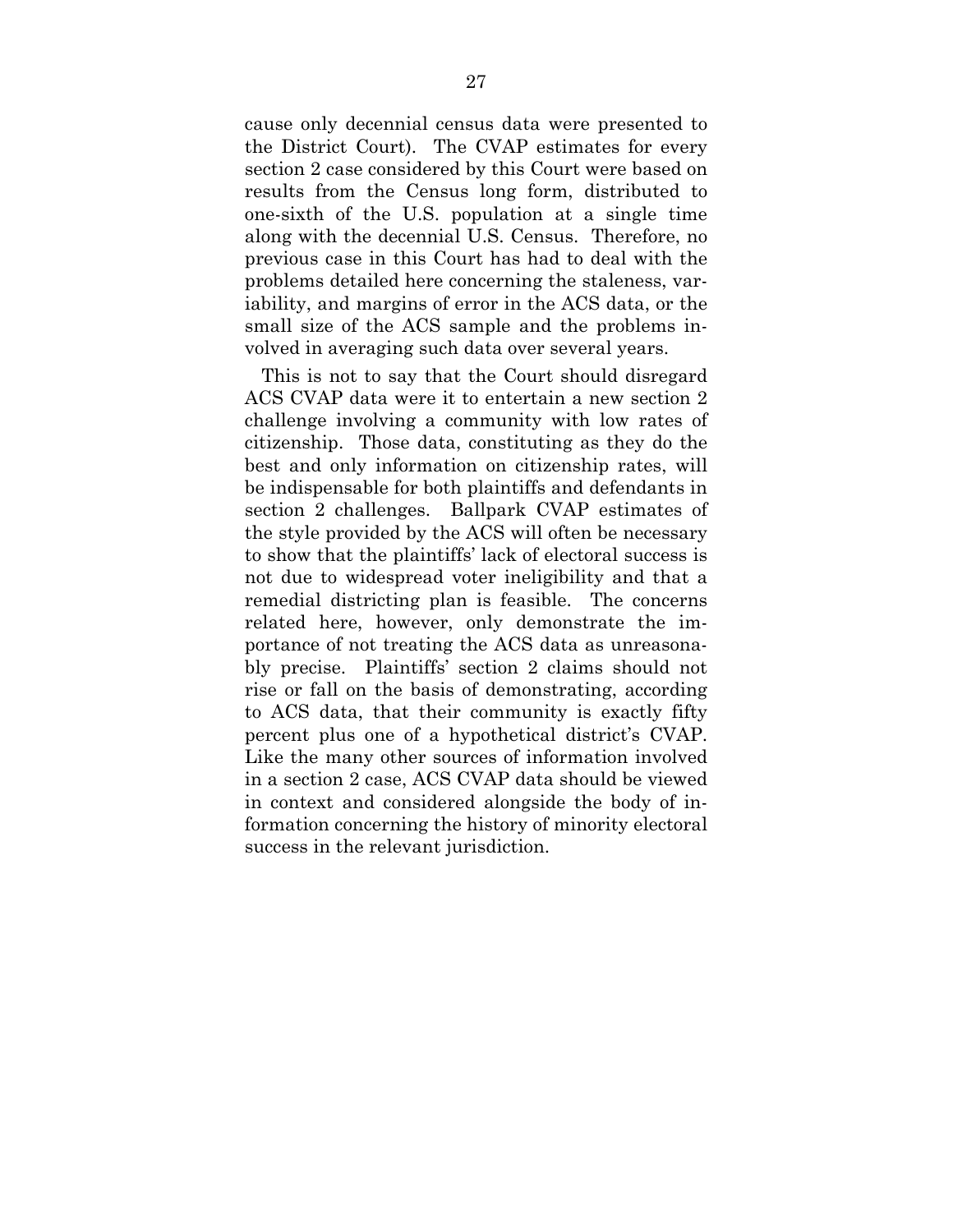### **III. VOTER REGISTRATION DATA ARE TOO VARIABLE AND OPEN TO MANIPULA-TION TO BE MANDATED AS THE CON-STITUTIONAL STANDARD FOR ONE PERSON, ONE VOTE.**

The other second-best solution proposed as a proxy for eligible voters is registered voters. Some of the same problems regarding CVAP also arise with this alternative, such as the lack of an existing database in some states. Different problems arise as well, though, such as the dramatic yearly variability in voter registration estimates and the risk that such data would be politically manipulated.

It might appear that Appellants are on safer ground with this alternative, given that the Court, in *Burns v. Richardson*, 384 U.S. 73 (1966), considered registered voters as the redistricting basis. However, the *Burns* Court merely held that registered voters *could* be the population basis for redistricting, not that it was mandatory. Indeed, it only upheld the use of registered voters there, given the unique challenges Hawaii faced in its interim redistricting plan and the fact that registered voters served as an adequate proxy for the state's citizen population. *See id*. at 97 ("We are not to be understood as deciding that the validity of the registered voters basis as a measure has been established for all time or circumstances, in Hawaii or elsewhere."); *id*. ("[W]e hold that the present apportionment satisfies the Equal Protection Clause only because on this record it was found to have produced a distribution of legislators not substantially different from that which would have re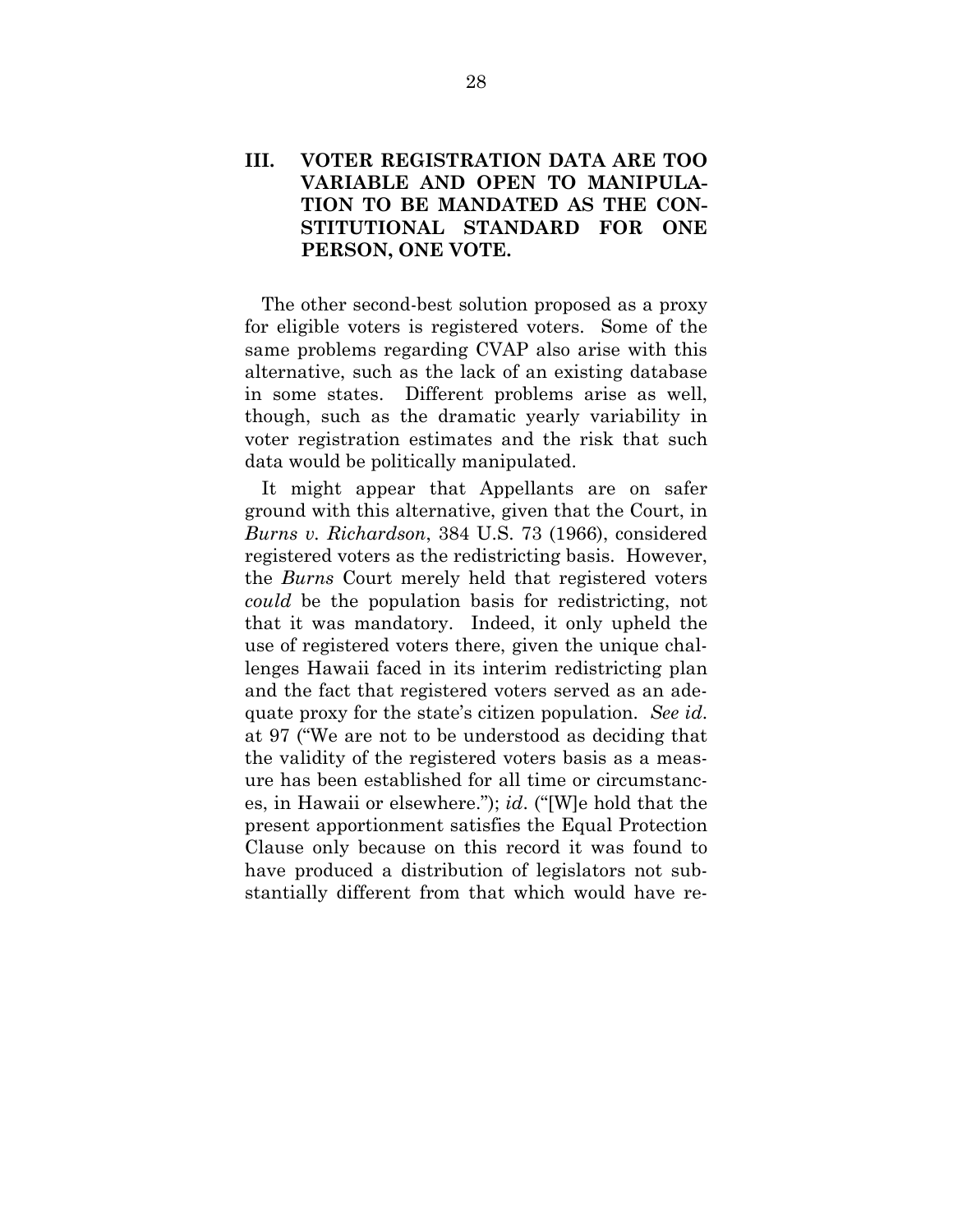sulted from the use of a permissible population basis.").

The reservations the *Burns* Court expressed continue to ring true. In particular, the Court worried about political manipulation of voter registration data. *Id.* at 92-93 ("[Such data are] susceptible to improper influences by which those in political power might be able to perpetuate underrepresentation of groups constitutionally entitled to participate in the electoral process, or perpetuate a 'ghost of prior malapportionment.'"). Those concerns have only increased since 1966, as issues of voter eligibility and access have become a political flashpoint in recent years. *See, e.g.*, *Arizona v. Intertribal Council of Arizona, Inc.*, 133 S. Ct. 2247 (2013); *see generally* Richard L. Hasen, *The Voting Wars: From Florida 2000 to the Next Election Meltdown* (2012). Voter registration data are inherently manipulable, as states can time purges of voter databases in the run up to redistricting.9

Second, voter registration data vary tremendously depending on the election calendar. As the Court rightly noted, "'fluctuations in the number of registered voters in a given election may be sudden and substantial, caused by such fortuitous factors as a peculiarly controversial election issue, a particularly popular candidate, or even weather conditions.'" *Burns*, 384 U.S. at 93 (quoting *Ellis v. Mayor & City Council of Baltimore*, 352 F.2d 123, 130 (4th Cir. 1965)). In particular, the voter registration lists that coincide with a presidential election year will differ

 <sup>9</sup> Such purges must comply with the National Voter Registration Act, 52 U.S.C.  $\S$  20501 – 20511, and cannot be done close to an election. Nothing prevents an otherwise legal purge, however, from being timed to coincide with a redistricting process.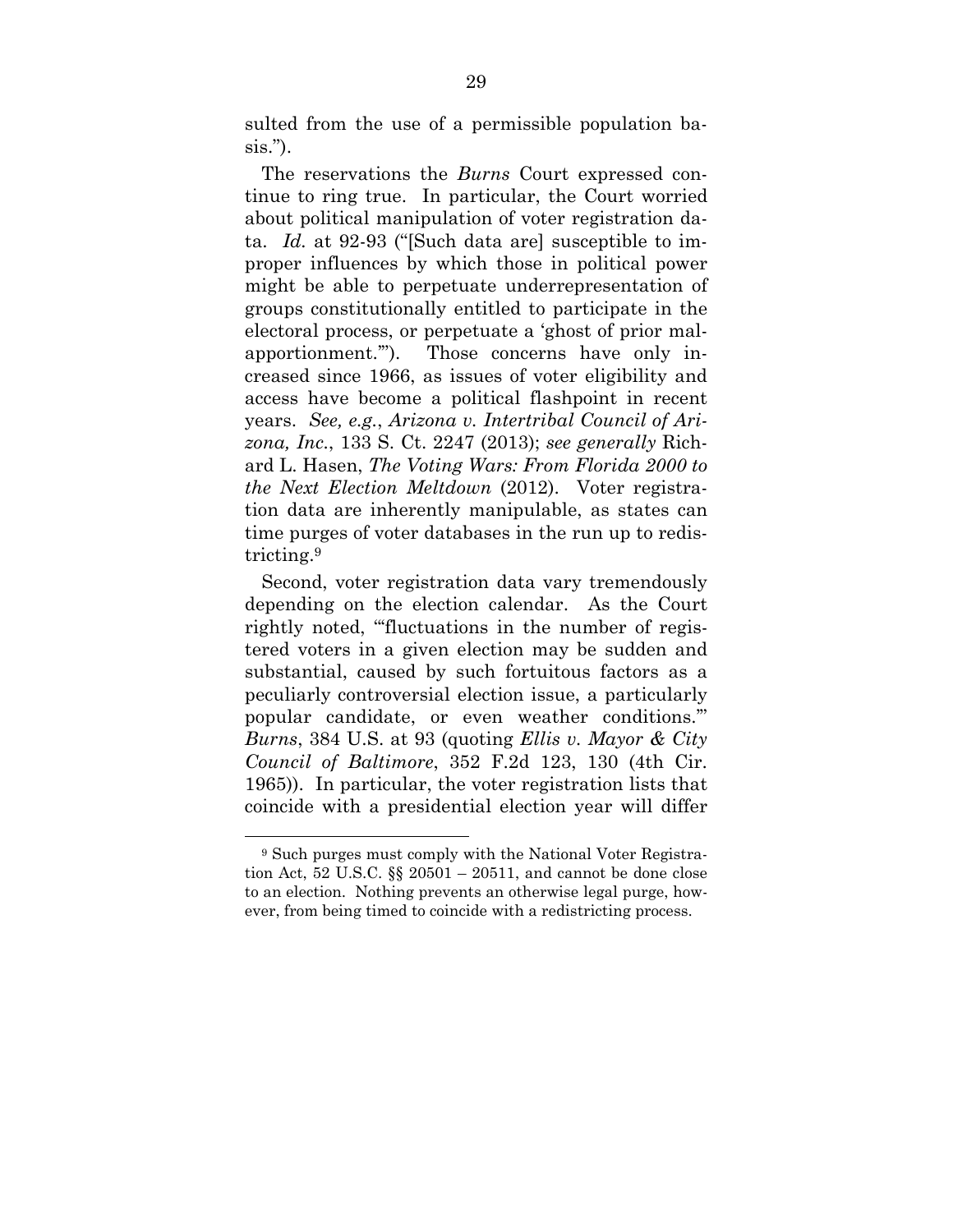dramatically from those in an off-year election. *See* U.S. Census Bureau, *Voting and Registration: Historical Time Series Tables*, *available at* http://www. census.gov/hhes/www/socdemo/voting/publications/ historical/index.html (presenting tables demonstrating consistently lower registration rates for congressional election years than presidential election years). Depending on the level of competitiveness of the races on the ballot, moreover, the rates of registration could vary considerably within a state in a given year, as political parties and other groups initiate registration drives in anticipation of the election.10

Third, voter registration lists are notoriously inaccurate. As the Report of the Presidential Commission on Election Administration, detailed, roughly eight percent (or sixteen million) voter registration records are invalid or significantly inaccurate. *See* Presidential Commission on Election Administration, *The American Voting Experience: Report and Recommendations of the Presidential Commission on Election Administration* 23 (2014), *available at*  https://www. supportthevoter.gov/files/2014/01/Amer-Voting-Exper-final-draft-01-09-14-508.pdf. The degree of inaccuracy varies considerably by state and over time. For some states, as many as fifteen per-

 <sup>10</sup> The United States is unique in its reliance on voters to take affirmative steps to register to vote. In most countries, the government takes responsibility for registering voters. This difference in practice is responsible, some suggest, for the comparatively low voter turnout in the United States. *See* Rafael Lopez Pintor & Maria Gratschew, *Voter Turnout Since 1945: A Global Report* 23-26, 79 (2002); Steven Taylor et al., *A Different Democracy: American Government in Thirty-One Country Perspective* (2014); Peverill Squire, Raymond E. Wolfinger & David P. Glass, *Residential Mobility and Voter Turnout*, 81 Amer. Pol. Sci. Rev. 45 (1987).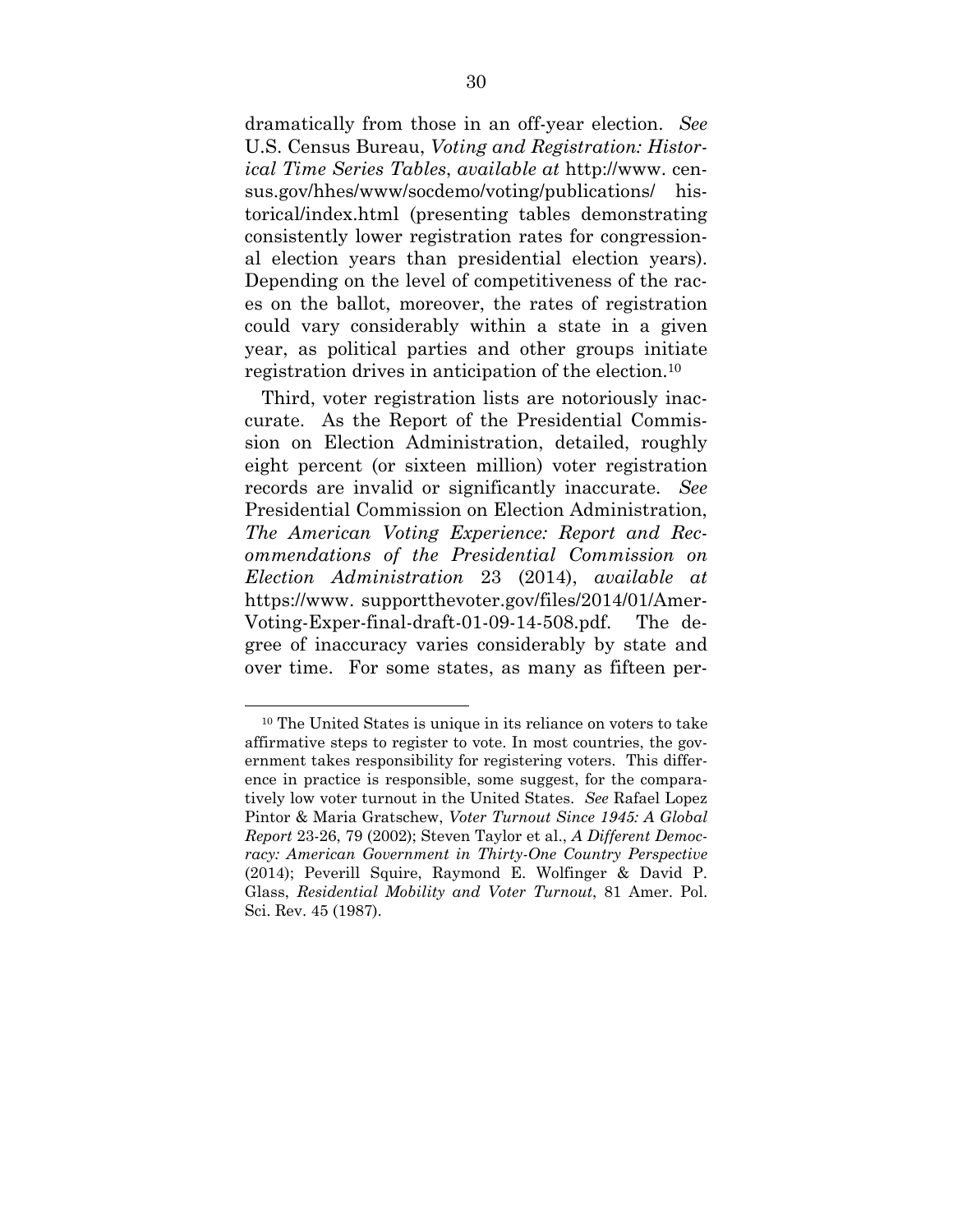cent of the names on their voter registration list constitute "deadwood": names of people who have likely moved or died since they were registered at the given address. *Id.* As a result, states conduct periodic purges of their voter rolls, as regulated by the National Voter Registration Act of 1993 (NVRA). 52 U.S.C. §§ 20501-20511. Whether a jurisdiction redistricts on the basis of a list before or after a purge can lead to different results. To guard against disenfranchisement by way of purging, furthermore, states retain different lists of voters: an active voter list of those who have regularly voted and an inactive voter list, which includes people who have missed voting in the last few elections. *See* App. Br. at 9 (presenting Texas data concerning total voter registration and "non-suspense" voter registration). As with the ACS citizenship data, mandating redistricting on the basis of "registered voters" does not settle the question concerning the proper population base for redistricting: It would require further decisions as to which voter registration list, at which time.

Finally, as with the collection of citizenship or eligible voter data, in general, the Constitution does not require voter registration or the collection of voter registration data. North Dakota, in fact, does not require voter registration, so could not redistrict on that basis. More than a dozen other states allow for Election Day registration. *See* Nat'l Conference of State Legislatures, *Same Day Voter Registration* (2015), *available at* http://www.ncsl.org/research/ elections-and-campaigns/same-day-registration.aspx. In those states, registration statistics will vary considerably in the period before and after an election. *See* Demos, *Same-Day Registration* (2014), *available at* http://www.demos.org/sites/default/files/ publica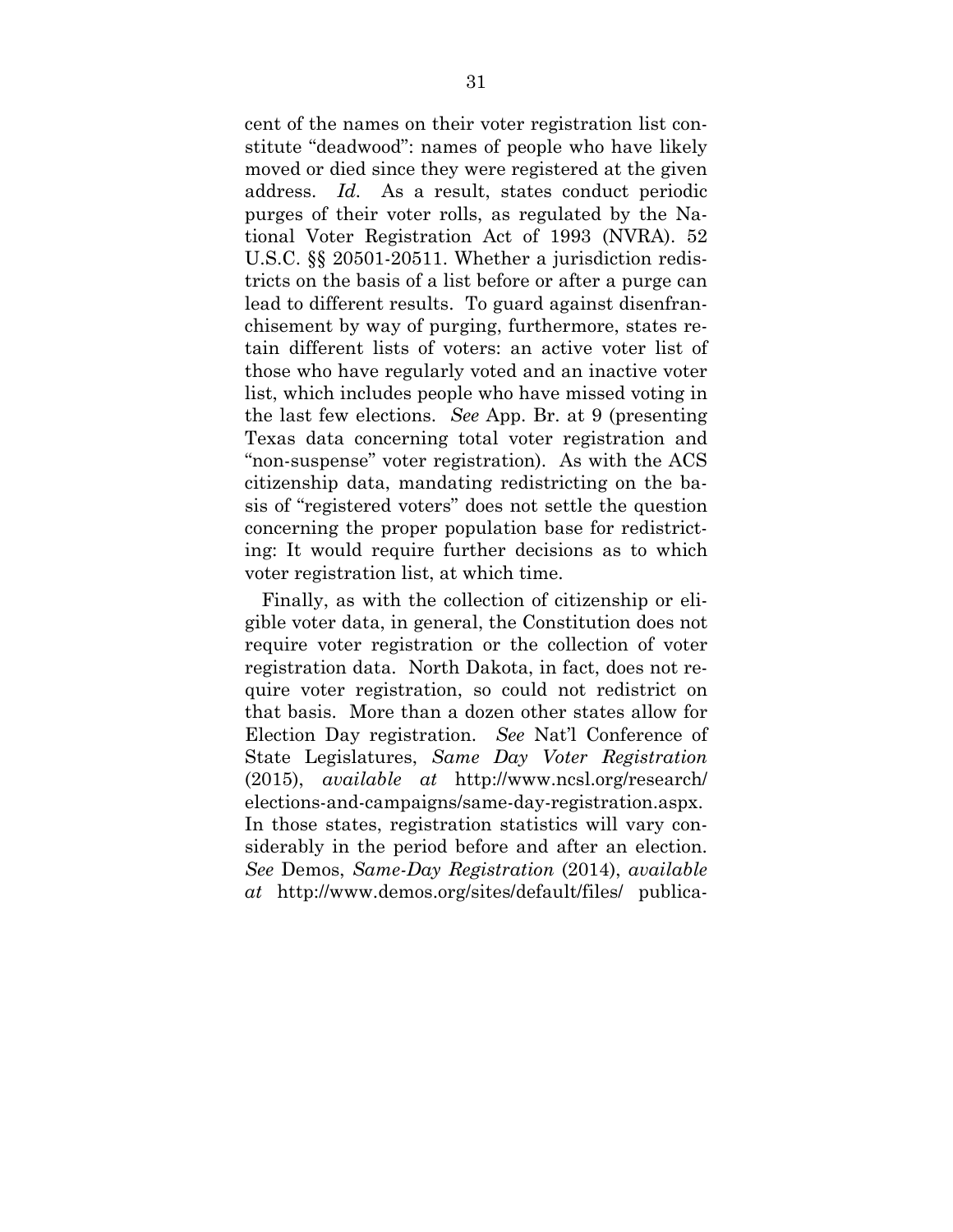tions/SameDayRegistration-2015.pdf (noting that, on average, ten percent of voters in same-day registration states register on Election Day). In such states, were voter registration the touchstone for one person, one vote, the population basis for redistricting for a given area may change a substantial amount in a single day.

#### **CONCLUSION**

Rarely can one say of a constitutional argument that it is not only wrong, but it is impossible. Such is the case here. Even if Appellants were to receive the ruling they seek, districts could not then be drawn on the basis of equal numbers of eligible voters. A national database of eligible voters does not exist and will not exist in the foreseeable future.

Second-best solutions, such as drawing districts based on available survey data concerning the citizen voting age population, do not satisfy the suggested constitutional standard. Even if a survey, like the ACS, continues to be funded in its current form, the propriety, timeliness, and accuracy of the data it produces prevent it from serving as a standard for one person, one vote. Worse still, a move away from the census enumeration as a safe harbor for one person, one vote, will inevitably force this Court into the kinds of knotty questions of survey design and statistics described above. Appellants' argument, thereby, raises concerns reminiscent of those involved with this Court's consideration of sampling and the census: